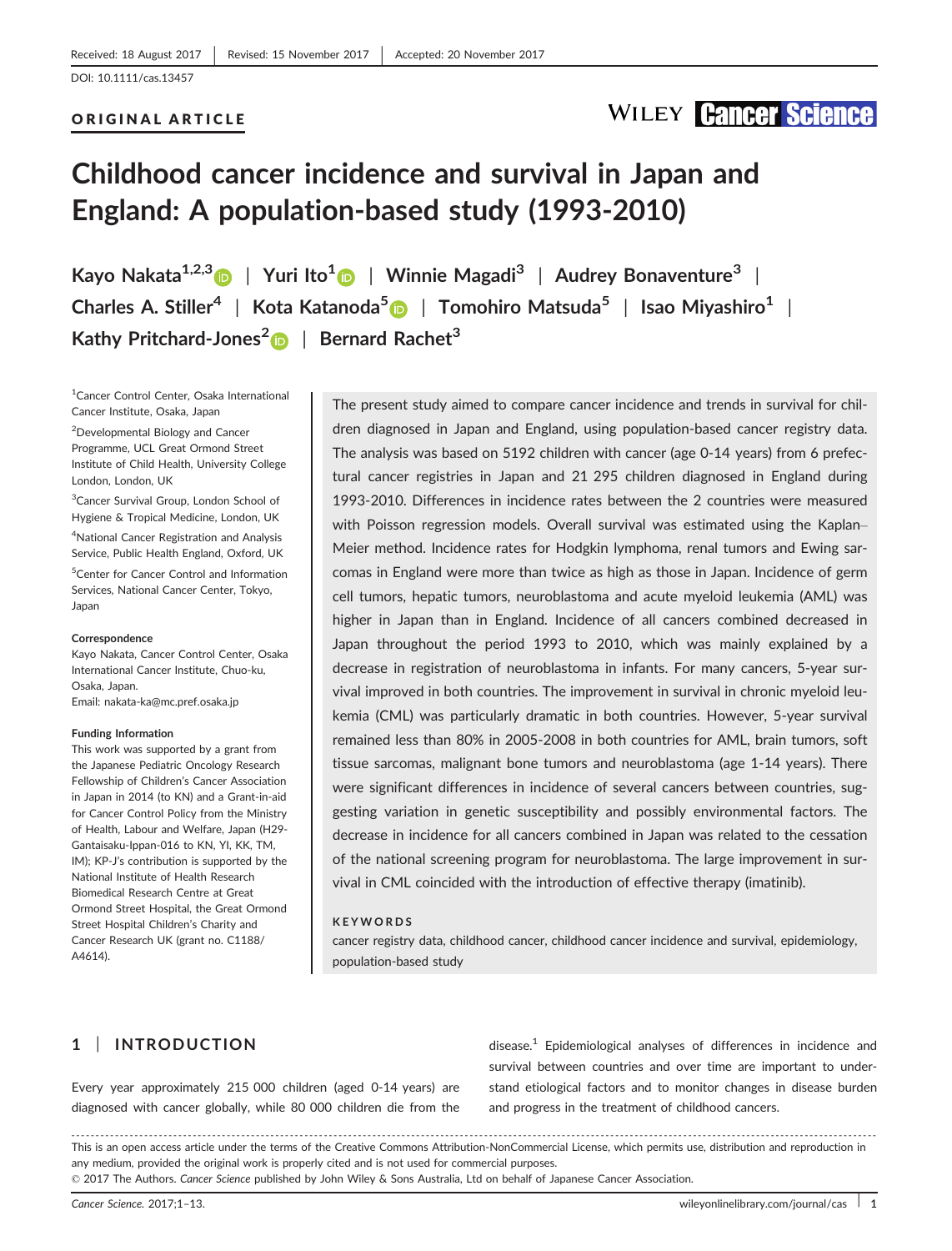The incidence of childhood cancer overall and by diagnostic subgroup has been reported in the International Incidence of Childhood Cancer (IICC) for many countries, including Japan and England.<sup>2,3</sup> In Europe, survival analysis has been performed to evaluate the quality of care for children with cancer in each country or region in several studies, including the Automated Childhood Cancer Information System  $(ACCIS)^4$  and EUROCARE-5.<sup>5</sup> In 2012, the global surveillance of cancer survival program (the CONCORD-2 study), $6,7$  which includes childhood leukemia, was initiated using population-based cancer registry data from 67 countries. In Japan, population-based studies for childhood cancer comparisons to other countries are scarce, although some recent studies show childhood cancer incidence<sup>8,9</sup> or survival,<sup>10</sup> and several cancer registries contributed to the IICC and CONCORD-2 studies. $2,7$  In England, population-based incidence and survival for childhood cancer have been reported since  $1980s$ .<sup>11-13</sup> In the current study, we compared incidence and time trends in survival for childhood cancer between Japan and England during the period 1993-2010, to gain insight into the progress against childhood cancer in both countries.

## 2 | METHODS

### 2.1 | Data

This study was based on data from population-based cancer registries in Japan and England. It included all children (0-14 years) diagnosed with cancer between 1993 and 2010 residing in 6 Japanese prefectures (Miyagi, Yamagata, Niigata, Fukui, Osaka and Nagasaki) $10$  or in England. Japanese data were obtained from the Monitoring of Cancer Incidence in Japan (MCIJ) project and the Japanese Cancer Survival Information for Society (J-CANSIS) project, $10$  while data for England were obtained from the Office for National Statistics. A standard set of variables included basic demographic data (age, sex and country), information on the tumor (date of diagnosis, site and morphology) and on follow-up (date of last contact and vital status). Follow-up information was available at least 5 years after diagnosis in Japan although the patient follow-up system differs for each cancer registry.<sup>10</sup> Within the Japanese data, vital status information was available for patients diagnosed during 1993-2008. In the English data, the vital status was last updated on 31 December 2015.

We included only records of malignant cancers (behavior code/3) defined in the International Classification of Disease for Oncology, 3rd edition (ICD-O-3).<sup>14</sup> Non-malignant or borderline central nervous system tumors such as craniopharyngioma, meningioma, ganglioglioma, benign teratoma and pilocytic astrocytoma were all excluded. Skin carcinomas were also excluded. Cancers were grouped into 12 main diagnostic categories according to the International Classification of Childhood Cancer, 3rd edition (ICCC-3).<sup>15</sup> We modified some subgroups of ICCC-3, based on the topography and morphology codes from ICD-O-3 (Table S1).

These data partially overlapped with the data used in the IICC or CONCORD-2, although for participating registries or study periods,

inclusion criteria were not completely matched. There were few discrepancies in the incidence of each cancer between both datasets, with the exception of central nervous system (CNS) tumors and all cancers combined.

#### 2.2 | Statistical analysis

Incidence rates were calculated as the average annual number of children newly diagnosed with cancer per million children. Agestandardized incidence rates (ASR) were calculated by the direct method, using the weights of the world standard population for the age groups under 15 years (0, 1-4, 5-9 and 10-14 years).  $16,17$ Changes in incidence rates over time were calculated using a Poisson regression model, divided into 3 time periods (1993-1998, 1999-2004 and 2005-2010) and adjusted for age-group, and expressed as average annual percent change (AAPC). Differences in incidence rates between the 2 countries were measured with Poisson regression models and expressed as the incidence rate ratio (IRR), using English data as the reference. These ratios were adjusted for time period and age group. Observed population-based survival was estimated by cancer type in each time period (1993- 1996, 1997-2000, 2001-2004 and 2005-2008), using the Kaplan– Meier method. We used the classic cohort approach to calculate 1 year and 5-year survival for children diagnosed during 1993-2008, and 10-year survival for children diagnosed during 1993-2000 in Japan and during 1993-2004 in England. We used the period approach to predict 10-year survival for children diagnosed during 2001-2008 in Japan and during 2005-2008 in England, as this approach allows for the prediction of survival where 10-year follow-up is not yet available.<sup>18</sup> The analysis was carried out using Stata 14. This study was approved by the London-South East Research Ethics Committee (07/MRE01/52) and the Research Ethics Committee of the Osaka International Cancer Institute (No. 1707105096).

## 3 | RESULTS

#### 3.1 | Data quality

Analyses were based on 5192 cases in Japan and 21 295 cases in England between 1993 and 2010. Table 1 shows the quality criteria for validity and completeness of the data over time in each country. The proportion of records from death certificate only (DCO) in Japan reduced from 3.1% in 1993-1998 to 0.9% in 2005-2010, whereas that in England has been stable at under 1% since 1993. The proportion of unspecified histology (not otherwise specified [NOS], ICD-O-3 morphology code 8000 to 8004) also decreased from 4.3 to 2.1% in Japan, whereas that in England was around 2% from 1993 to  $2010.<sup>19</sup>$  The proportion of multiple primary cancers was under 1% in both countries, except in the Japanese data for 2005-2010. We included NOS for both incidence and survival analysis while DCO and multiple primary cancers were excluded in survival analysis.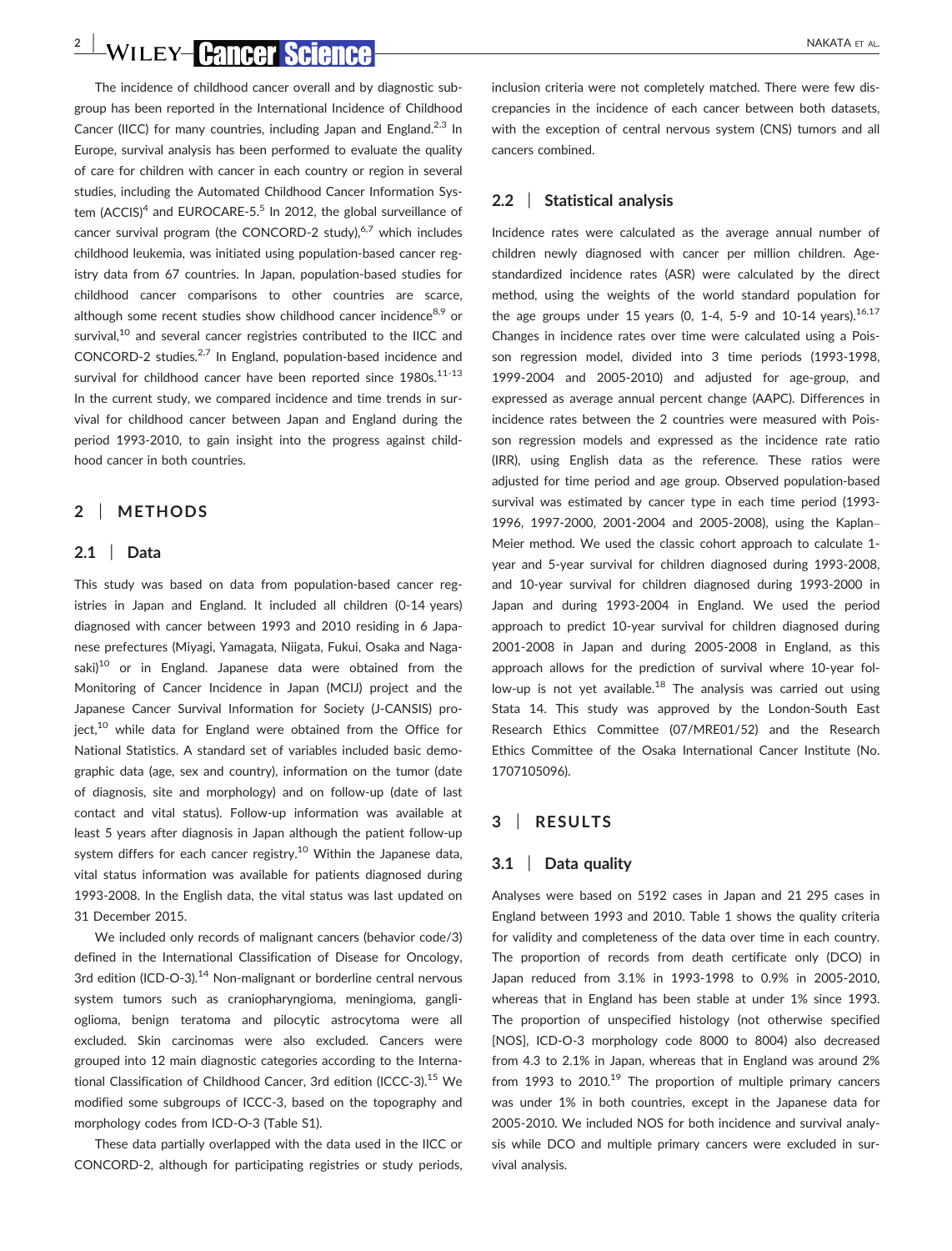# NAKATA ET AL. **NAKATA ET AL. INAKATA ET AL. INAKATA ET AL. INAKATA ET AL. INAKATA ET AL. INAKATA ET AL. INAKATA ET AL. INAKATA ET AL. INAKATA ET AL. INAKATA ET AL. INAKATA ET AL. INAKATA ET AL. INAK**

TABLE 1 Indicators of data quality of population-based cancer registries between Japan and England

|                             | <b>Records</b> | Unspecified histology <sup>a</sup> |      | DCO <sup>b</sup> |     | Multiple primary<br>cancers <sup>b</sup> |     |
|-----------------------------|----------------|------------------------------------|------|------------------|-----|------------------------------------------|-----|
|                             | N              | N                                  | $\%$ | $\mathsf{N}$     | %   | N                                        | %   |
| Japan (6 cancer registries) |                |                                    |      |                  |     |                                          |     |
| 1993-1998                   | 1947           | 84                                 | 4.3  | 60               | 3.1 | 15                                       | 0.8 |
| 1999-2004                   | 1704           | 74                                 | 4.3  | 21               | 1.2 | 15                                       | 0.9 |
| 2005-2010                   | 1541           | 32                                 | 2.1  | 14               | 0.9 | 33                                       | 2.1 |
| England                     |                |                                    |      |                  |     |                                          |     |
| 1993-1998                   | 7019           | 152                                | 2.2  | 38               | 0.5 | 35                                       | 0.5 |
| 1999-2004                   | 7087           | 101                                | 1.4  | 14               | 0.2 | 49                                       | 0.7 |
| 2005-2010                   | 7189           | 169                                | 2.4  | 14               | 0.2 | 50                                       | 0.7 |

DCO, records registered from death certificate only.

<sup>a</sup>ICD-O-3 morphology code 8000 to 8004.

<sup>b</sup>We included for incidence analysis, but excluded for survival analysis.

## 3.2 | Trends in incidence of childhood cancer in Japan and England

Table 2 shows trends in incidence for each cancer type in both countries. Overall, the age-standardized incidence rate (ASR) of all childhood cancers combined seemed to decrease in Japan (ASR 1993-1998: 127 per million vs 2005-2010: 116 per million; see Table 2 and Figure S1A). However, incidence for all cancers except neuroblastoma was stable (AAPC =  $0.2\%$ , [95% CI -0.4-0.8], Table 2). A steep decline was observed in neuroblastoma (NBL) in infants (age <1 year) in Japan (average age-specific incidence rate changed from 191 to 27 per million; Table 2, Figure S1B). In England, the incidence of all childhood cancers increased from 1993- 1998 to 1999-2004, and plateaued (ASR 1993-1998:129, 1999- 2004: 133, 2005-2010:134). Incidence increased significantly during 1993-2010 in England for malignant bone tumors (AAPC =  $1.3\%$ , [95% CI 0.1-2.5]) and germ cell tumors (GCT; AAPC =  $1.6\%$ , [0.1-3.1]), but not for the other cancer types.

## 3.3 | Comparison of incidence of each cancer type between countries

Table 3 and Figure 1 show ASR in the total period of 1993-2010 and the incidence rate ratios (IRR) for each cancer type between Japan and England (England reference), adjusted for time period and age group. Incidence rates for leukemias (IRR = 0.9, [95% CI 0.9-1.0],  $P < .01$ ), acute lymphoblastic leukemias (ALL) (IRR = 0.8, [0.7-0.8],  $P < .01$ ), lymphomas (IRR = 0.7, [0.7-0.8], P < .01), Hodgkin lymphomas (HL; IRR = 0.1, [0.1-0.2], P < .01), malignant CNS tumors (IRR = 0.8, [0.7- 0.8], P < .01), astrocytoma (IRR = 0.6, [0.6-0.7], P < .01), medulloblastoma (IRR = 0.7, [0.6-0.8],  $P < .01$ ), renal tumors (IRR = 0.4, [0.3-0.5],  $P < .01$ ), malignant bone tumors (IRR = 0.8, [0.7-0.9],  $P < .01$ ), Ewing sarcoma family of tumors (Ewing sarcomas, in both bone and soft tissue; IRR = 0.5, [0.4-0.7],  $P < .01$ ), soft tissue sarcomas (IRR = 0.8, [0.7-0.9],  $P < .01$ ], rhabdomyosarcomas (IRR = 0.7, [0.6-0.8],  $P < .01$ ] and other carcinomas (IRR = 0.7, [0.6-0.9],  $P < .01$ ) were significantly higher in England than Japan. Moreover, incidence rates for HL, renal tumors and Ewing sarcomas in England were over twice as high as those in Japan. Incidence rates for acute myeloid leukemias (AML;  $IRR = 1.5, [1.3-1.6], P < .01$ , chronic myeloid leukemias (CML,  $IRR = 1.4$ ,  $[1.0-1.9]$ ,  $P = .044$ ), NBL (IRR = 1.7,  $[1.5-1.8]$ ,  $P < .01$ ), hepatic tumors (IRR = 1.7, [1.4-2.1],  $P < .01$ ) and GCT (IRR = 1.8, [1.6-2.1],  $P < .01$ ) were significantly higher in Japan than England. Incidence rates for non-Hodgkin lymphomas (NHL), NBL (children aged 1- 14 years), retinoblastoma, osteosarcomas and soft tissue sarcomas (excluding RMS and Ewing sarcomas) were similar in Japan and England, and the differences were non-significant. Incidence rates of unspecified subtypes in each cancer group were higher in Japan than in England for leukemias (IRR = 2.1, [1.6-2.7],  $P < .01$ ), lymphomas  $(IRR = 1.7, [1.3-2.2], P < .01$ , CNS tumors  $(IRR = 2.8, [2.2-3.5],$  $P < .01$ ) and GCT (IRR = 2.2 [1.1-4.5],  $P = .02$ ).

We analyzed age-specific incidence rates by sex for some solid tumors (Wilms tumor, hepatoblastoma and GCT of each site) in each country (Table S2 and Figure S2). The peak age for Wilms tumor in Japan was infants aged under 1 year, whereas in England it was children aged 1-4 years. Hepatoblastoma was the most common type of hepatic tumor in both countries  $(N = 100$  [88%] in Japan vs  $N = 211$  [82%] in England) and the age distribution was similar between countries. Age-specific incidence rates for intracranial GCT were higher in Japan than in England for all age groups. Incidence of gonadal GCT in male infants in Japan was much higher than in England. However, the numbers were too small to perform any relevant statistical comparison.

## 3.4 | Trends in survival for each cancer type in Japan and England

We analyzed trends in 1-year, 5-year and 10-year survival for each cancer type and each period in both countries (Table 4). One-year survival was over 80% in most cancers in both countries in the period 2005-2008, except for hepatic tumors (76%) in Japan and AML (79%) and CNS tumors (75%) in England. Five-year survival for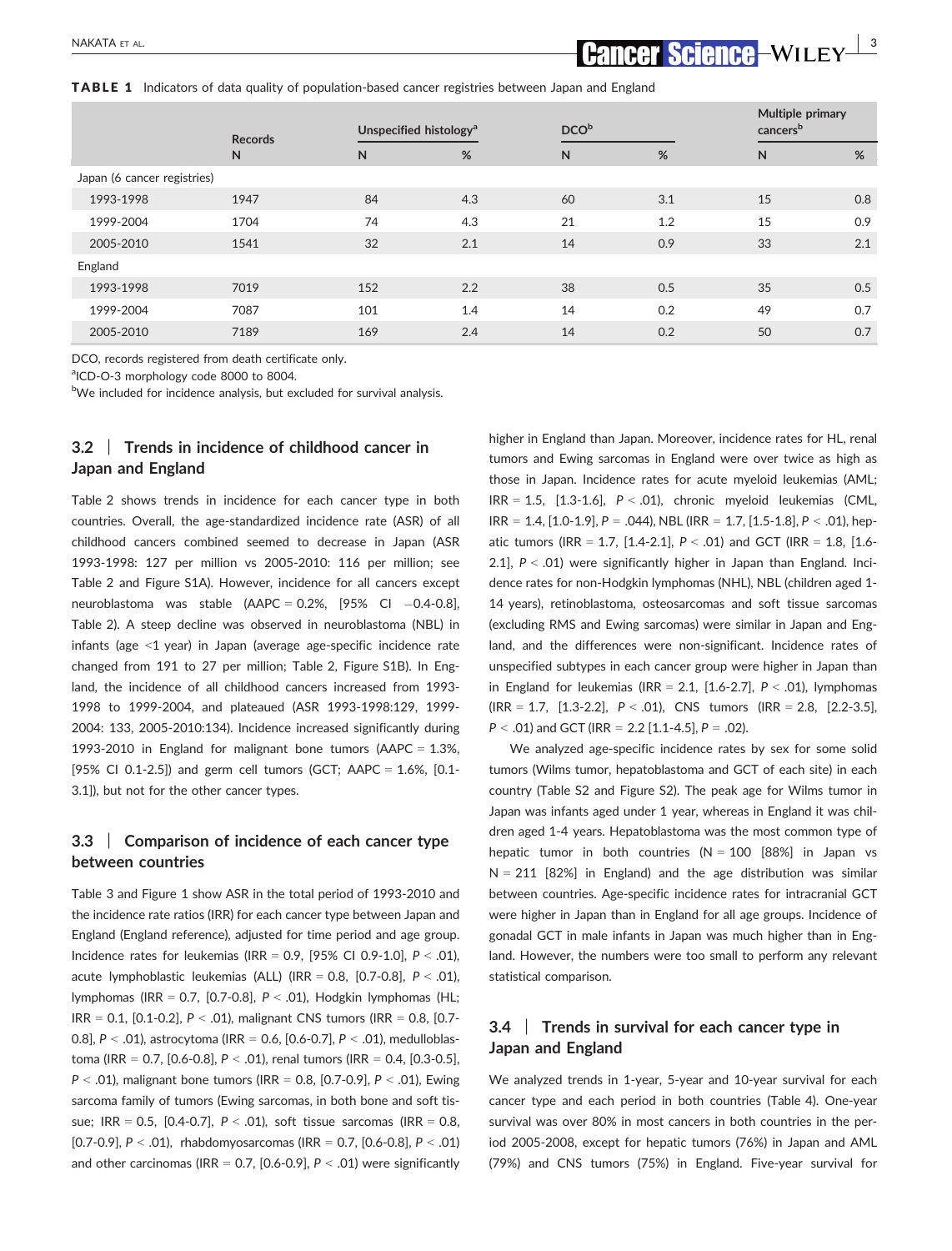| Trends in incidence of childhood cancer (age 0-14 y)<br>TABLE <sub>2</sub> | 1993-1998                 |                   |                                   | 1999-2004      |                  | by period of diagnosis and cancer type in Japan and England | 2005-2010 |                  |                   | Time trend    |                |
|----------------------------------------------------------------------------|---------------------------|-------------------|-----------------------------------|----------------|------------------|-------------------------------------------------------------|-----------|------------------|-------------------|---------------|----------------|
|                                                                            | $\mathbb{Z}$              | <b>ASR</b>        | $\overline{c}$<br>[95%            | $\mathbf{z}$   | <b>ASR</b>       | [95% CI]                                                    | z         | <b>ASR</b>       | $[95%$ CI]        | AAPC          | [95% CI]       |
| Japan                                                                      |                           |                   |                                   |                |                  |                                                             |           |                  |                   |               |                |
| I. Leukemias                                                               | 670                       | 43.2              | $.9 - 46.6$<br>[39]               | 558            | 39.6             | $[36.3 - 43]$                                               | 566       | 43.0             | $[39.4 - 46.6]$   | 0.1           | $[-1.1 - 0.8]$ |
| II. Lymphomas                                                              | 197                       | 12.3              | $-5 - 14$ ]<br>$\overline{10}$    | 158            | 10.4             | $[8.8 - 12]$                                                | 154       | 10.7             | $[9 - 12.4]$      | $-0.7$        | $[-2.5 - 1.1]$ |
| III. CNS tumors                                                            | 290                       | 18.3              | $[16.1 - 20.4]$                   | 257            | 17.5             | $[15.4 - 19.7]$                                             | 249       | 18.3             | $[16 - 20.6]$     | 0.1           | $[-1.3 - 1.5]$ |
| IV. Neuroblastoma                                                          | 282                       | 21.2              | $[18.7 - 23.7]$                   | 219            | 17.4             | $[15.1 - 19.7]$                                             | 103       | 9.0              | $[7.2 - 10.7]$    | $-6.4$        | $[-8.1 - 4.7]$ |
| NBL infants (age $<$ 1 y)                                                  | 192                       | $191.3^{a}$       |                                   | 121            | $128.4^{a}$      |                                                             | 23        | $27.3^{a}$       |                   | n.a           |                |
| NBL children aged 1-14 y                                                   | $\infty$                  | 6.9 <sup>b</sup>  | $-5 - 8.4$<br><u>rs</u>           | 98             | 8.1 <sup>b</sup> | $[6.5 - 9.7]$                                               | 80        | 7.4 <sup>b</sup> | $[5.8 - 9]$       | 1.3           | $[-2.2 - 2.7]$ |
| V. Retinoblastoma                                                          | 56                        | 4.3               | $[3.1 - 5.4]$                     | 57             | 4.6              | $[3.4 - 5.7]$                                               | 57        | 5.1              | $[3.8 - 6.5]$     | 1.5           | $[-1.6 - 4.5]$ |
| VI. Renal tumors                                                           | 52                        | $3.\overline{8}$  | $[2.7 - 4.8]$                     | 47             | 3.5              | $[2.5 - 4.5]$                                               | 96        | 3.1              | $[2.1 - 4.1]$     | $-1.7$        | $[-5.2 - 1.8]$ |
| VII. Hepatic tumors                                                        | 36                        | 2.6               | $[1.7 - 3.4]$                     | $\overline{a}$ | 3.1              | $[2.1 - 4.1]$                                               | 57        | 3.2              | $[2.2 - 4.2]$     | 1.6           | $[-2.2 - 5.3]$ |
| VIII. Malignant Bone tumors                                                | $\stackrel{\sim}{\infty}$ | 4.4               | $.4 - 5.3$<br><u>ෆ</u>            | 83             | 4.9              | $[3.9 - 6]$                                                 | 67        | 4.3              | $[3.3 - 5.3]$     | $-0.1$        | $[-2.7 - 2.5]$ |
| IX. Soft tissue sarcomas                                                   | 96                        | 5.9               | $.7 - 7.1$<br>$\overline{4}$      | 104            | 7.2              | $[5.8 - 8.6]$                                               | 95        | 6.8              | $[5.4 - 8.2]$     | 1.3           | $[-1 - 3.7]$   |
| X. Germ cell tumors                                                        | 128                       | 7.6               | $.2 - 8.9$<br><u>ی</u>            | 113            | 7.4              | $[6 - 8.7]$                                                 | 118       | 8.5              | $[6.9 - 10]$      | $\frac{8}{1}$ | $[-1.3 - 2.9]$ |
| XI. Other carcinomas                                                       | 42                        | 2.2               | $.5 - 2.9$<br>$\Xi$               | 47             | 2.8              | $[2 - 3.6]$                                                 | 43        | 2.8              | $[1.9 - 3.6]$     | $1.8$         | $[-1.6 - 5.3]$ |
| XII. Unspecified cancers                                                   | 15                        | 1.0               | $.5 - 1.5$<br>S                   | $21$           | 1.5              | $[0.8 - 2.1]$                                               | 16        | 1.2              | $[0.6 - 1.8]$     | 1.9           | $[-3.7 - 7.4]$ |
| Total                                                                      | 1947                      | 126.6             | $[120.9 - 132.3]$                 | 1704           | 119.9            | $[114.1 - 125.6]$                                           | 1541      | 115.9            | $[110 - 121.8]$   | 0.6           | $[-1.1 - 0]$   |
| Total (excluding NBL)                                                      | 1665                      | 105.4             | $[100.2 - 110.5]$                 | 1485           | 102.5            | $[97.2 - 107.8]$                                            | 1438      | 107.0            | $[101.3 - 112.6]$ | 0.2           | $[-0.4 - 0.8]$ |
| England                                                                    |                           |                   |                                   |                |                  |                                                             |           |                  |                   |               |                |
| I. Leukemias                                                               | 2462                      | 45.8              | $-47.6$<br>$\frac{3}{43}$         | 2493           | 48.0             | $[46.1 - 49.9]$                                             | 2436      | 46.6             | $[44.7 - 48.4]$   | 0.1           | $[-0.3 - 0.5]$ |
| II. Lymphomas                                                              | 802                       | 13.7              | $[12.8 - 14.7]$                   | 815            | 13.7             | $[12.8 - 14.7]$                                             | 864       | 14.7             | $[13.7 - 15.7]$   | 0.7           | $[-0.1 - 1.5]$ |
| III. CNS tumors                                                            | 1252                      | 22.6              | $[21.4 - 23.9]$                   | 1241           | 22.9             | $[21.6 - 24.2]$                                             | 1226      | 22.8             | $[21.5 - 24.1]$   | $_{\rm 0.0}$  | $[-0.6 - 0.7]$ |
| IV. Neuroblastoma                                                          | 476                       | 9.4               | $6 - 10.3$<br>$\overline{\omega}$ | 468            | 10.0             | $[9.1 - 10.9]$                                              | 461       | 9.3              | $[8.4 - 10.1]$    | $-0.2$        | $[-1.2 - 0.9]$ |
| NBL infants (age $\leq 1$ y)                                               | 128                       | $34.7^a$          |                                   | 157            | $45.4^a$         |                                                             | 149       | $38.5^a$         |                   | n.a.          |                |
| NBL children aged 1-14 y                                                   | 348                       | 7.30 <sup>b</sup> | $.5 - 8.1$<br>$\overline{6}$      | 311            | 7.0 <sup>b</sup> | $[6.2 - 7.8]$                                               | 312       | 6.8 <sup>b</sup> | $[6.1 - 7.6]$     | $-0.6$        | $[-1.9 - 0.7]$ |
| V. Retinoblastoma                                                          | 225                       | 4.6               | $[4 - 5.2]$                       | 203            | 4.4              | $[3.8 - 5.1]$                                               | 219       | 4.5              | $[3.9 - 5.1]$     | $-0.2$        | $[-1.8 - 1.3]$ |
| VI. Renal tumors                                                           | 434                       | 8.5               | $[7.7 - 9.3]$                     | 449            | 9.3              | $[8.5 - 10.2]$                                              | 449       | 9.0              | $[8.2 - 9.9]$     | 0.5           | $[-0.6 - 1.6]$ |
| VII. Hepatic tumors                                                        | $\overline{z}$            | 1.5               | $[1.1 - 1.8]$                     | 83             | 1.9              | $[1.5 - 2.3]$                                               | 8         | 1.8              | $[1.4 - 2.1]$     | 1.5           | $[-1 - 3.9]$   |
| VIII. Malignant bone tumors                                                | 318                       | 5.2               | $[4.7 - 5.8]$                     | 355            | 5.7              | $[5.1 - 6.3]$                                               | 371       | 6.1              | $[5.5 - 6.7]$     | 1.3           | $[0.1 - 2.5]$  |
| IX. Soft tissue sarcomas                                                   | 486                       | 8.9               | $[8.1 - 9.6]$                     | 470            | 8.6              | $[7.8 - 9.4]$                                               | 493       | 9.0              | $[8.2 - 9.8]$     | 0.2           | $[-0.8 - 1.3]$ |
|                                                                            |                           |                   |                                   |                |                  |                                                             |           |                  |                   |               | (Continues)    |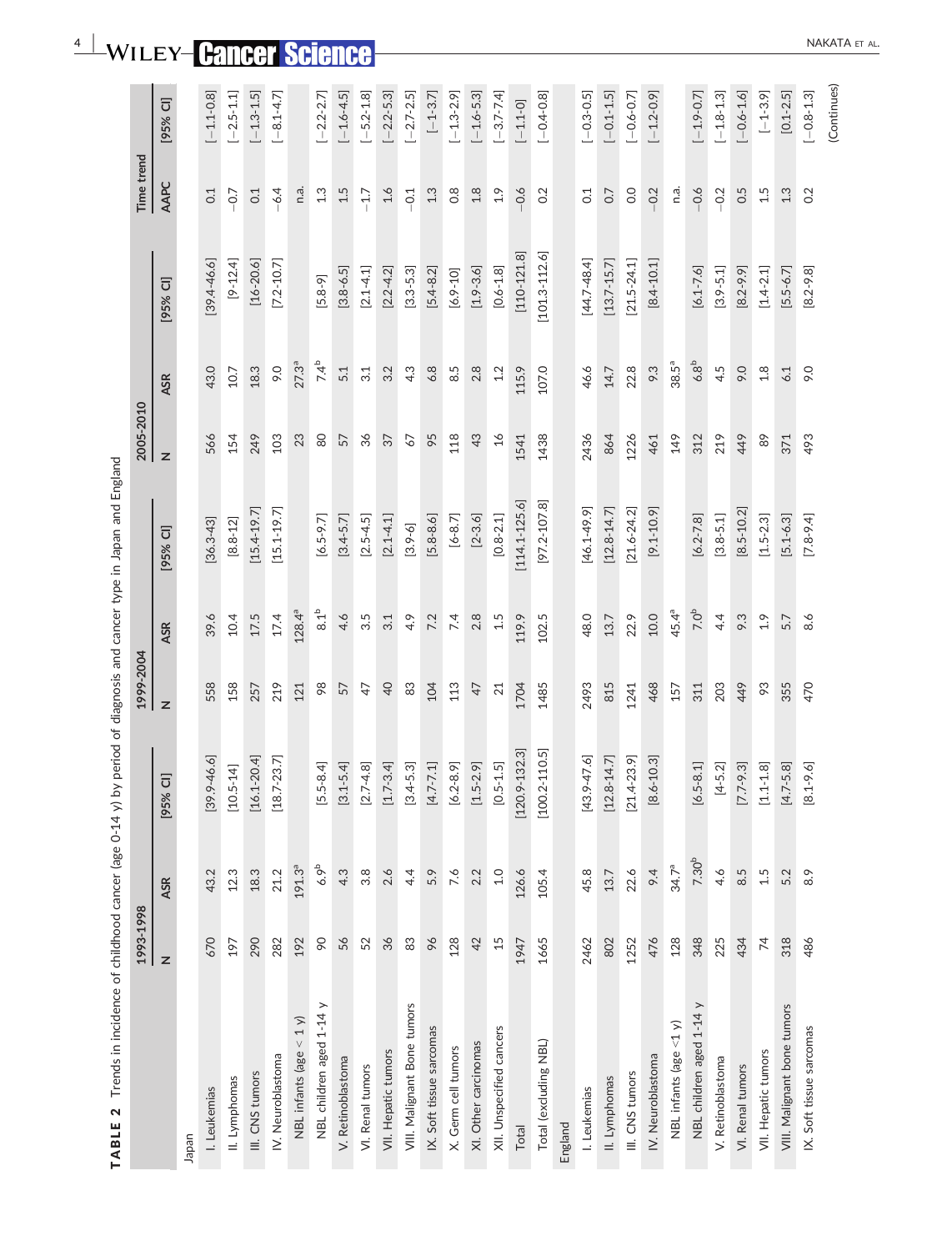|                          | 1993-1998 |               |                   | 1999-2004 |            |                   | 2005-2010 |       |                   | Time trend |                              |
|--------------------------|-----------|---------------|-------------------|-----------|------------|-------------------|-----------|-------|-------------------|------------|------------------------------|
|                          |           | <b>ASR</b>    | [95% CI]          |           | <b>ASR</b> | [95% CI]          |           | ASR   | [D %56)           | AAPC       | [95% CI]                     |
| X. Germ cell tumors      | 221       | $\frac{4}{3}$ | $[3.5 - 4.5]$     | 233       | 4.2        | $[3.6 - 4.7]$     | 270       | 4.8   | $[4.2 - 5.4]$     | 1.6        | $[0.1 - 3.1]$                |
| XI. Other carcinomas     | 201       | 3.4           | $[2.9 - 3.8]$     | 215       | 3.5        | $[3-4]$           | 230       | 3.8   | $[3.3 - 4.3]$     | 1.0        |                              |
| XII. Unspecified cancers | 89        | 1.2           | $[1 - 1.5]$       | 52        | 1.0        | $[0.7 - 1.3]$     | $\approx$ | 1.5   | $[1.2 - 1.8]$     | 1.7        | $[-0.5-2.6]$<br>$[-1.1-4.5]$ |
| Total                    | 7019      | 128.8         | $[125.7 - 131.8]$ | 7087      | 133.3      | 130.2-136.5]      | 7189      | 133.8 | $[130.7 - 136.9]$ | c3         | $[0.1 - 0.6]$                |
| Total (excluding NBL)    | 6543      | 119.4         | $[116.4 - 122.3]$ | 6619      | 123.3      | $[120.3 - 126.3]$ | 6728      | 124.5 | $[121.5 - 127.5]$ | 0.4        | $[0.1 - 0.7]$                |

TABLE 2

(Continued)

TABLE 2 (Continued)

percentage of change; ASR, age-standardized incidence rate (person per million-years); CNS, central nervous system; NBL, neuroblastoma; n.a., AAPCs of "NBL infants (age < 1 y)" AAPC, average annual percentage of change; ASR, age-standardized incidence rate (person per million-years); CNS, central nervous system; NBL, neuroblastoma; n.a., AAPCs of "NBL infants (age < 1 y)" were not calculated because models were not fitted. were not calculated because models were not fitted AAPC, average annual

 $[0.1 - 0.6]$  $[0.1 - 0.7]$ 

 $[0.1 - 3.1]$  $[-0.5 - 2.6]$  $[-1.1 - 4.5]$ 

<sup>a</sup>Age-specific incidence rate. aAge-specific incidence rate.

5-9, 10-14 v. bUsing records, population and world standard population in age 1-4, 5-9, 10-14 y. bUsing records, population and world standard population in age 1-4, **Cer Science -WILEY** 

leukemias significantly improved from 1993-1996 to 2005-2008, reaching over 80% in 2005-2008 in both countries (Japan: 71% [95% CI 67-75] to 83% [79-86], England: 76% [74-78] to 88% [86- 90]), whereas 5-year survival for CNS tumors remained at 50% in both countries. Ten-year survival was over 80% for ALL (children aged 1-14 years), CML, lymphomas, NBL infants (age <1 year), retinoblastoma, renal tumors and germ cell tumors in both countries. To calculate 10-year survival in recent periods, we used a different approach (period approach) from the cohort approach, so there was divergence between 5-year survival and 10-year survival (higher survival in 10-year survival than 5-year survival) in some cancers (lymphomas, NBL, renal tumors, and unspecified cancers in Japan, and AML, CML, NBL infants, and GCT in England). Figure 2 illustrates 5 year survival for most types of childhood cancers in Japan and England in 1993-1996 and in 2005-2008. Difference in 5-year survival between countries narrowed from 1993-1996 to 2005-2008 for CML, lymphomas, CNS tumors, retinoblastoma, soft tissue sarcomas and RMS. In contrast, 5-year survival was still less than 80% in both countries even in the most recent period for AML (Japan: 78%, England: 66%), CNS tumors (Japan: 59%, England: 57%), NBL children aged 1-14 years (Japan: 75%, England: 57%), malignant bone tumors (Japan: 67%, England: 65%), soft tissue sarcomas (Japan: 68%, England: 73%) and RMS (Japan: 59%, England: 70%). Figure 3 shows the changes in 5-year survival for each cancer type (except for other carcinomas and unspecified cancers) in each country from 1993-1996 to 2005-2008. Five-year survival improved for most cancers except for renal tumors in Japan, and CNS tumors and NBL infants in England. Survival for CML dramatically improved in both countries (Japan: 67% to 100%, England: 44% to 84%).

## 4 | DISCUSSION

In this study, we compared incidence and trends in survival for each childhood cancer type in Japan and England. Incidence of all childhood cancers combined decreased in Japan throughout 1993-2010 (Table 2, Figure S1A), whereas in England incidence for all cancers combined was stable from 1999-2004 to 2005-2010, after a slight increase in the earlier period. However, analysis of the incidence by cancer type showed that the trends in cancer-specific incidence hardly varied in each county, except for neuroblastoma in Japan (Table 2). The apparent drop in incidence for neuroblastoma in Japan was probably due to the cessation of the national screening program for neuroblastoma, which had been conducted as urine tests for all infants at 6 months of age since  $1985$ <sup>20,21</sup> The Ministry of Health, Labour and Welfare terminated the program in 2004 on the basis of the self-healing potential of infant NBL and the negative effects of screening on mortality. $22$  In the most recent period, after the cessation of this screening program in Japan, incidence for all cancers was higher in England than in Japan (ASR 2005-2010 139 vs 116). The incidence of many cancer types differed between Japan and England. In England, incidence of HL, renal tumors and Ewing sarcomas was more than double that of Japan. Previous studies have shown racial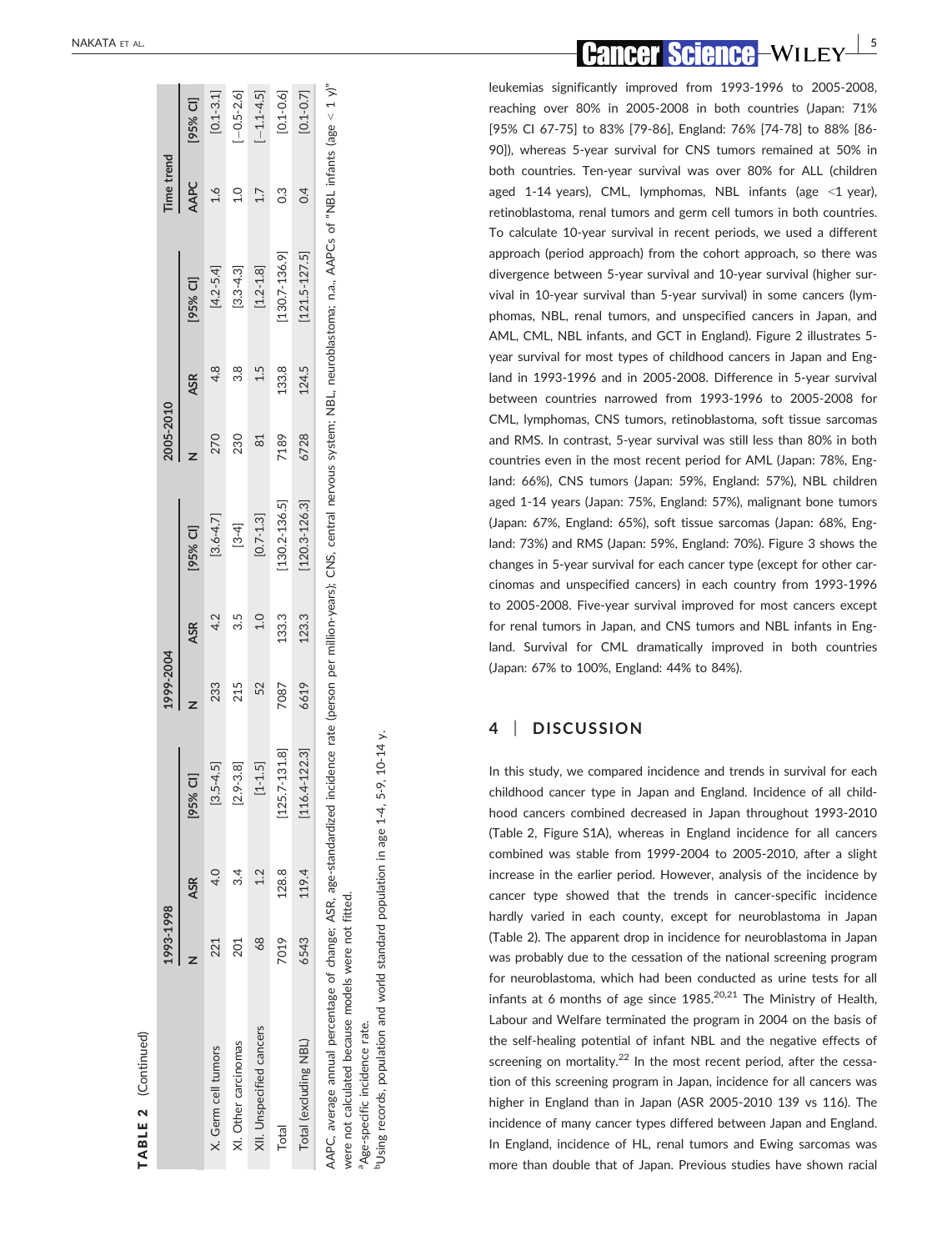TABLE 3 Age-standardized incidence rate (ASR) and incidence rate ratio (IRR, England reference) of childhood cancer (age 0-14 y) in Japan and England, 1993-2010

|                                                            | Japan |            |                   | <b>England</b> |            |                   |            |               |         |
|------------------------------------------------------------|-------|------------|-------------------|----------------|------------|-------------------|------------|---------------|---------|
|                                                            | N     | <b>ASR</b> | [95%CI]           | N              | <b>ASR</b> | [95%CI]           | <b>IRR</b> | [95%CI]       | P-value |
| I. Leukemias                                               | 1794  | 42.0       | $[40 - 44]$       | 7391           | 46.8       | $[45.7 - 47.8]$   | 0.9        | $[0.9-1]$     | < 0.01  |
| <b>ALL</b>                                                 | 1156  | 27.3       | $[25.7 - 28.8]$   | 5766           | 36.7       | $[35.7 - 37.6]$   | 0.8        | $[0.7 - 0.8]$ | < 0.01  |
| AML                                                        | 474   | 10.9       | $[9.9 - 11.9]$    | 1203           | 7.4        | $[7 - 7.9]$       | 1.5        | $[1.3 - 1.6]$ | < 0.01  |
| <b>CML</b>                                                 | 53    | 1.1        | $[0.8 - 1.5]$     | 139            | 0.8        | $[0.7 - 0.9]$     | 1.4        | $[1 - 1.9]$   | .044    |
| Unspecified leukemias                                      | 81    | 2.0        | $[1.5 - 2.4]$     | 147            | 0.9        | $[0.8 - 1.1]$     | 2.1        | $[1.6 - 2.7]$ | < 0.01  |
| II. Lymphomas                                              | 509   | 11.1       | $[10.2 - 12.1]$   | 2481           | 14.1       | $[13.5 - 14.6]$   | 0.8        | $[0.7 - 0.8]$ | < 0.01  |
| Hodgkin lymphomas                                          | 38    | 0.8        | $[0.5-1]$         | 1039           | 5.6        | $[5.3-6]$         | 0.1        | $[0.1 - 0.2]$ | < 0.01  |
| Non-Hodgkin lymphomas <sup>a</sup>                         | 321   | 6.9        | $[6.1 - 7.7]$     | 1157           | 6.7        | $[6.3 - 7.1]$     | 1.0        | $[0.9 - 1.2]$ | $.7\,$  |
| Unspecified lymphomas                                      | 92    | 2.0        | $[1.6 - 2.4]$     | 188            | 1.1        | $[0.9 - 1.3]$     | 1.7        | $[1.3 - 2.2]$ | < 0.01  |
| III. CNS tumors                                            | 796   | 18.0       | $[16.7 - 19.3]$   | 3719           | 22.8       | $[22 - 23.5]$     | 0.8        | $[0.7 - 0.9]$ | < 0.01  |
| Astrocytoma                                                | 210   | 4.5        | $[3.9 - 5.1]$     | 1222           | 7.4        | $[7 - 7.8]$       | 0.6        | $[0.6 - 0.7]$ | < 0.01  |
| Medulloblastoma                                            | 184   | 4.2        | $[3.6 - 4.9]$     | 1031           | 6.3        | $[5.9 - 6.7]$     | 0.7        | $[0.6 - 0.8]$ | < 01    |
| <b>Unspecified CNS tumors</b>                              | 129   | 2.9        | $[2.4 - 3.4]$     | 173            | 1.1        | $[0.9 - 1.2]$     | 2.8        | $[2.2 - 3.5]$ | < 0.01  |
| IV. Neuroblastoma                                          | 604   | 16.2       | $[14.9 - 17.5]$   | 1405           | 9.6        | $[9.1 - 10.1]$    | 1.7        | $[1.5 - 1.8]$ | < 01    |
| NBL children aged 1-14 y                                   | 268   | 7.5        | $[6.6 - 8.4]$     | 971            | 7.1        | $[6.6 - 7.5]$     | 1.1        | $[0.9 - 1.2]$ | .46     |
| V. Retinoblastoma                                          | 170   | 4.6        | $[3.9 - 5.3]$     | 647            | 4.5        | $[4.2 - 4.9]$     | 1.0        | $[0.9 - 1.2]$ | .78     |
| VI. Renal tumors                                           | 135   | 3.5        | $[2.9 - 4.1]$     | 1332           | 8.9        | $[8.5 - 9.4]$     | 0.4        | $[0.3 - 0.5]$ | < 0.01  |
| VII. Hepatic tumors                                        | 113   | 2.9        | $[2.4 - 3.5]$     | 256            | 1.7        | $[1.5 - 1.9]$     | 1.7        | $[1.4 - 2.1]$ | < 0.01  |
| VIII. Malignant bone tumors                                | 233   | 4.5        | $[3.9 - 5.1]$     | 1044           | 5.7        | $[5.3-6]$         | 0.8        | $[0.7 - 0.9]$ | < 0.01  |
| Osteosarcomas                                              | 148   | 2.8        | $[2.4 - 3.3]$     | 558            | 3.0        | $[2.7 - 3.2]$     | 1.0        | $[0.8 - 1.1]$ | .57     |
| Ewing sarcomas (bone and soft tissue) <sup>b</sup>         | 76    | 1.5        | $[1.2 - 1.9]$     | 518            | 2.9        | $[2.6 - 3.1]$     | 0.5        | $[0.4 - 0.7]$ | < 01    |
| Unspecified malignant bone tumors                          | 9     | 0.2        | $[0.1 - 0.3]$     | 49             | 0.3        | $[0.2 - 0.4]$     | 0.7        | $[0.3 - 1.4]$ | .26     |
| IX. Soft tissue sarcomas                                   | 295   | 6.6        | $[5.9 - 7.4]$     | 1449           | 8.8        | $[8.4 - 9.3]$     | 0.8        | $[0.7 - 0.9]$ | < 0.01  |
| Rhabdomyosarcomas (RMS)                                    | 148   | 3.4        | $[2.8 - 3.9]$     | 788            | 5.0        | $[4.6 - 5.3]$     | 0.7        | $[0.6 - 0.8]$ | < 0.01  |
| Soft tissue sarcomas (excluding RMS<br>and Ewing sarcomas) | 124   | 2.8        | $[2.3 - 3.3]$     | 536            | 3.1        | $[2.9 - 3.4]$     | 0.9        | $[0.7-1]$     | .122    |
| Unspecified soft tissue sarcomas                           | 22    | 0.5        | $[0.3 - 0.7]$     | 127            | 0.7        | $[0.6 - 0.9]$     | 0.6        | $[0.4 - 1.0]$ | .05     |
| X. Germ cell tumors                                        | 359   | 7.8        | $[7-8.6]$         | 724            | 4.3        | $[4-4.7]$         | 1.8        | $[1.6 - 2.1]$ | < 0.01  |
| Unspecified malignant gonadal tumors                       | 13    | 0.3        | $[0.1 - 0.4]$     | 21             | 0.1        | $[0.1 - 0.2]$     | 2.2        | $[1.1 - 4.5]$ | .02     |
| XI. Other carcinomas                                       | 132   | 2.6        | $[2.1-3]$         | 646            | 3.6        | $[3.3 - 3.8]$     | 0.7        | $[0.6 - 0.9]$ | < 0.01  |
| XI. Unspecified cancers                                    | 52    | 1.2        | $[0.9 - 1.5]$     | 201            | 1.2        | $[1.1 - 1.4]$     | n.a.       |               |         |
| Total                                                      | 5192  | 121.1      | $[117.8 - 124.5]$ | 21295          | 132.0      | $[130.2 - 133.7]$ | 0.9        | $[0.9 - 0.9]$ | < 01    |

ALL, acute lymphoblastic leukemias; AML, acute myeloid leukemias, CML, chronic myeloid leukemia; CNS, central nervous system; NBL, neuroblastoma. IRR were adjusted for time period and age group (using England as the reference). n.a., IRR of "unspecified cancers" (ICCC-3 group XII) were not calculated because models were not fitted.

<sup>a</sup>This includes Burkitt lymphoma.

<sup>b</sup>Ewing sarcoma family of tumors, in both bone and soft tissue.

differences in incidence for these cancers.<sup>23-29</sup> Etiological factors of HL have been suggested by the bimodal age distribution, by elevated risks in males, by the occurrence of Epstein–Barr virus in HL tumor cells, and by identifying inherited susceptibility genes; however, the mechanism by which racial differences in incidence for HL occur is still unclear. Regarding renal tumors, previous studies which reported on differences in age distribution between countries for Wilms tumor showed the peak age for occurrence in East Asia to be infants (age <1 year), but among Caucasians in the USA the peak occurrence was older.<sup>24,25</sup> Our study supports these findings (Table S2 and Figure S2). Some other reports show differences in epigenetic factors in Wilms tumor between Japanese and Caucasians.<sup>26,27</sup> For Ewing sarcomas, one report showed that Japanese Ewing sarcoma patients have a higher frequency of loss of chromosome 19 than European Caucasian patients.28 However, these tumors are rare and their etiology has not been sufficiently investigated to explain these differences in incidence.<sup>29</sup> Regarding the higher incidence of AML in Japan, Bessho reported the mis-classification of ALL to ANLL (AML),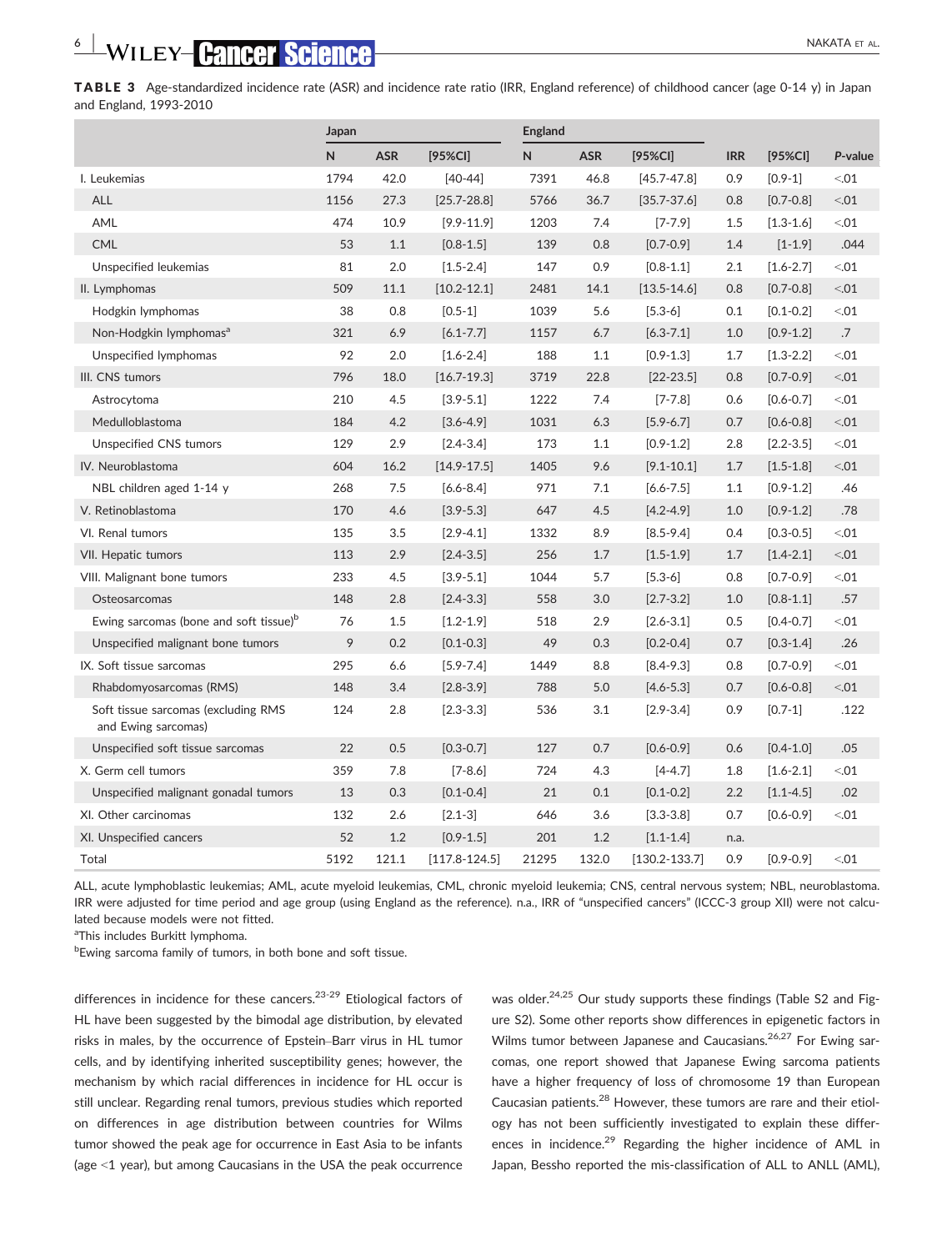

FIGURE 1 Age-standardized incidence rate of childhood cancer (age 0-14 y) by cancer type in Japan and England, 1993- 2010. The error bars indicate the 95% confidence intervals. ALL, acute lymphoblastic leukemias; AML, acute myeloid leukemias; CML, chronic myeloid leukemia; CNS, central nervous system; NBL, neuroblastoma

which overestimated the proportion of ANLL in the 1970s.<sup>30</sup> However, nowadays, diagnosis of leukemia has become much more accurate and the proportion of unknown leukemia subtype was only approximately 5% in our data (Table 3). The ALL:AML ratio in our data was 2.4:1, which is similar to that found in the report of the Japanese pediatric leukemia study group (JPLSG), containing information on molecular abnormalities collected by pediatric oncologists (ALL: AML =  $2.8:1$ ).<sup>31</sup> On the IICC-3 website, the ASR of AML was around 10 per million person-years in Japan and Korea, $32$  whereas the figure was around 7 per million person-years in an Austria-based study.<sup>19</sup> The CONCORD-2 study on cancer survival reported higher proportions of AML in Asia than in Europe.<sup>7</sup> In the US data, there are no large racial differences in incidence for AML.<sup>33</sup> Further research will be needed to clarify whether the differences we have observed are due to underlying ethnic difference in the incidence of AML.

When comparing incidence for each subgroup, the proportion of "unspecified" histology within each cancer group should be taken into account (Table 3). The proportion of "unspecified" lymphomas (ICCC-3 II-e; 18%) or "unspecified" CNS tumors (ICCC-3 III-f; 16%) in Japan was over 10% within each cancer group in the total period (1993-2010), although it decreased to under 10% in the most recent periods (data not shown).

Five-year survival for most cancer types improved in both Japan and England. (Table 4). For example, survival of childhood leukemias improved constantly in both countries throughout 1993-2008. Risk stratification and improvement in clinical trials/treatment may have contributed to the improvement in survival for ALL (children aged 1- 14 years) and AML in both countries.<sup>31,34-36</sup> Survival in CML improved dramatically in both countries after the introduction of the tyrosine kinase inhibitor (TKI) imatinib (trade name Gleevec) approved by the US FDA, Japan and the UK in 2001 (Figure 3). $37$  This is an impressive example of an effective therapy changing the survival of patients dramatically. For survivors, however, careful, long-term follow-up is needed because several case reports have described growth impairment of pediatric CML patients as an adverse effect of imatinib.<sup>38,39</sup> Differences in 5-year survival in some cancer types (CML, lymphomas, CNS tumors, retinoblastoma, soft tissue sarcomas and rhabdomyosarcoma) between countries seem to be narrowing (Figure 2). This may be the result of recent international collaboration between countries. However, even for the most recent periods, 5-year survival for several cancer types (AML, CNS tumors, NBL [children aged 1-14 years], soft tissue sarcomas, malignant bone tumors) remains <80% in both countries. To improve survival for patients with these cancer types, we should target research at developing new drugs and improving treatment protocols. Five-year survival of renal tumors in Japan, NBL under 1 year of age and CNS tumors in England decreased in the more recent period (Figure 3). One possible reason for the latter is that more cases of pilocytic astrocytoma could have been coded and classified as astrocytoma NOS or glioma NOS (both with the malignant behavior code) in the earlier years.

## 4.1 | Cancer strategy for childhood cancer

Since 1974, the Japanese Government has subsidized medical expenses for children and adolescents under 18 years of age with cancer.40 The National Cancer Control Act in Japan was established in 2006, initially focusing on major adult cancers. The second cancer control plan in 2012 first raised the issue of care for children and young cancer patients. Fifteen hospitals were designated as childhood cancer care hospitals in 2012 to increase centralization and cooperation between all the hospitals in Japan.

In the UK, the first National Health Service cancer control plan started in 2000. "Improving outcomes in children and young people with cancer" was published as national guidance for cancer services by the National Institute for Health and Clinical Excellence in 2005. There are 20 specialized hospitals for childhood cancer, known as principal treatment centers, and over 80 shared care centers, known as Paediatric Oncology Shared Care Units. In Europe, similar but less detailed standards of care for children with cancer were published in  $2013<sup>41</sup>$  with an international survey of the extent of their implementation published in 2016.<sup>42</sup> All standards recommend coordinated patient care and international collaboration in research.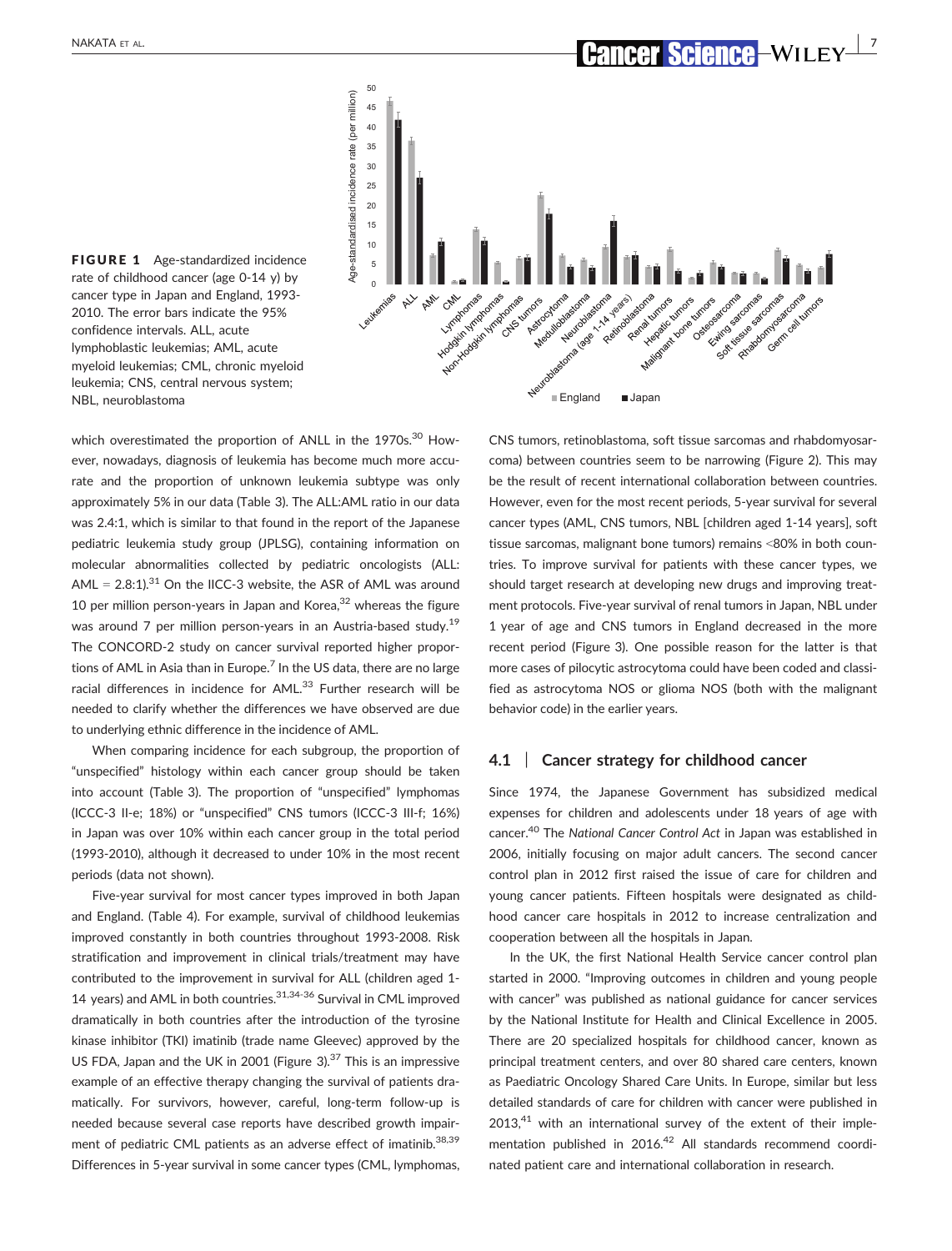| 4<br>TABLE             |                 |         | Overall 1-y, 5-y and 10-y survival of childhood cancer |       |                        |        | (age 0-14 y) by period of diagnosis and cancer type in Japan and England |           |         |                        |         |                 |        |                 |
|------------------------|-----------------|---------|--------------------------------------------------------|-------|------------------------|--------|--------------------------------------------------------------------------|-----------|---------|------------------------|---------|-----------------|--------|-----------------|
|                        | <b>Inpan</b>    |         |                                                        |       |                        |        |                                                                          | England   |         |                        |         |                 |        |                 |
|                        | N at risk       | $1 - y$ | $\overline{c}$<br>[95%                                 | $5-y$ | $\overline{c}$<br>[95% | $10-y$ | $\overline{c}$<br>[95%                                                   | N at risk | $1 - y$ | $\overline{5}$<br>[95% | $5 - y$ | [95% CI]        | $10-y$ | [95% CI]        |
| I. Leukemias           |                 |         |                                                        |       |                        |        |                                                                          |           |         |                        |         |                 |        |                 |
| 1993-1996              | 442             | 89.3    | $[86 - 91.8]$                                          | 71.2  | [66.7-75.2]            | 67.8   | $[63.2 - 72]$                                                            | 1564      | 91.0    | $[89.5 - 92.4]$        | 76.0    | $[73.8 - 78.1]$ | 70.4   | $[68 - 72.6]$   |
| 1997-2000              | 355             | 94.6    | $[91.7 - 96.5]$                                        | 77.7  | $[73 - 81.7]$          | 74.5   | $[69.6 - 78.7]$                                                          | 1627      | 91.3    | $[89.8 - 92.5]$        | 78.5    | $[76.4 - 80.4]$ | 76.0   | $[73.9 - 78]$   |
| 2001-2004              | 371             | 93.7    | $[90.7 - 95.8]$                                        | 80.1  | $[75.7 - 83.9]$        | 73.8   | $[68.8 - 78.2]$                                                          | 1630      | 92.8    | $[91.4 - 93.9]$        | 84.2    | $[82.3 - 85.9]$ | 82.3   | $[80.4 - 84.1]$ |
| 2005-2008              | 369             | 94.7    | $[91.8 - 96.6]$                                        | 82.9  | $[78.5 - 86.4]$        | 79.8   | $[75.2 - 83.6]$                                                          | 1518      | 94.3    | $[93-95.4]$            | 88.1    | $[86.3 - 89.6]$ | 84.6   | $[82.7 - 86.3]$ |
| ALL children aged 1-14 | $\rightarrow$   |         |                                                        |       |                        |        |                                                                          |           |         |                        |         |                 |        |                 |
| 1993-1996              | 269             | 92.5    | $[88.6 - 95.1]$                                        | 79.2  | $[73.8 - 83.6]$        | 74.1   | $[68.4 - 79]$                                                            | 1195      | 95.7    | $[94.4 - 96.7]$        | 82.8    | $[80.6 - 84.9]$ | 76.8   | $[74.3 - 79.1]$ |
| 1997-2000              | 224             | 96.8    | $[93.5 - 98.5]$                                        | 82.8  | $[77.2 - 87.2]$        | 79.1   | $[73.1 - 83.9]$                                                          | 1226      | 94.6    | $[93.2 - 95.7]$        | 84.1    | $[81.9 - 86]$   | 81.3   | $[79 - 83.4]$   |
| 2001-2004              | 236             | 97.0    | $[93.8 - 98.5]$                                        | 85.7  | $[80.4 - 89.6]$        | 77.1   | $[70.8 - 82.1]$                                                          | 1222      | 95.3    | $[94 - 96.4]$          | 88.9    | $[87 - 90.6]$   | 86.9   | $[84.8 - 88.6]$ |
| 2005-2008              | 225             | 97.3    | $[94 - 98.8]$                                          | 86.8  | $[81.6 - 90.6]$        | 84.1   | $[78.5 - 88.3]$                                                          | 1155      | 97.6    | $[96.5 - 98.3]$        | 93.2    | $[91.5 - 94.5]$ | 88.8   | $[86.8 - 90.5]$ |
| <b>AML</b>             |                 |         |                                                        |       |                        |        |                                                                          |           |         |                        |         |                 |        |                 |
| 1993-1996              | 104             | 86.4    | $[78.1 - 91.7]$                                        | 62.1  | $[52 - 70.7]$          | 61.1   | $[51 - 69.7]$                                                            | 258       | 75.6    | [69.9-80.4]            | 55.0    | $[48.8 - 60.9]$ | 51.5   | $[45.3 - 57.4]$ |
| 1997-2000              | $\overline{6}$  | 91.4    | $[83.6 - 95.6]$                                        | 68.6  | $[58 - 77]$            | 67.5   | $[56.9 - 76]$                                                            | 256       | 82.0    | $[76.8 - 86.2]$        | 63.3    | $[57.1 - 68.9]$ | 61.7   | 55.5-67.4]      |
| 2001-2004              | 95              | 88.1    | $[79.6 - 93.3]$                                        | 66.4  | $[55.7 - 75]$          | 64.9   | $[53.5 - 74.2]$                                                          | 270       | 84.4    | $[79.5 - 88.3]$        | 66.6    | $[60.7 - 71.9]$ | 65.2   | $[59.1 - 70.5]$ |
| 2005-2008              | 101             | 93.7    | $[86.6 - 97.1]$                                        | 77.9  | $[68.1 - 85]$          | 72.6   | $[62.1 - 80.7]$                                                          | 216       | 79.2    | $[73.1 - 84]$          | 66.2    | $[59.5 - 72.1]$ | 68.1   | $[61.8 - 73.6]$ |
| <b>CML</b>             |                 |         |                                                        |       |                        |        |                                                                          |           |         |                        |         |                 |        |                 |
| 1993-1996              | 21              | 90.5    | $[67 - 97.5]$                                          | 66.7  | $[42.5 - 82.5]$        | 66.7   | $[42.5 - 82.5]$                                                          | 23        | 73.9    | [50.9-87.3]            | 43.5    | $[23.3 - 62.1]$ | 34.8   | $[16.6 - 53.7]$ |
| 1997-2000              | 11              | 90.9    | $[50.8 - 98.7]$                                        | 72.7  | $[37.1 - 90.3]$        | 54.5   | $[22.9 - 78]$                                                            | 42        | 73.8    | $[57.7 - 84.6]$        | 52.4    | $[36.4 - 66.1]$ | 52.4   | $[36.4 - 66.1]$ |
| 2001-2004              | $\overline{11}$ | 90.9    | $[50.8 - 98.7]$                                        | 81.8  | $[44.7 - 95.1]$        | 66.3   | $[32.9 - 85.9]$                                                          | 32        | 90.6    | $[73.7 - 96.9]$        | 84.4    | $[66.5 - 93.2]$ | 81.3   | $[62.9 - 91.1]$ |
| 2005-2008              | $\infty$        | 100     |                                                        | 100   |                        | 87.5   | $[38.7 - 98.1]$                                                          | 25        | 100     |                        | 84.0    | [62.8-93.7]     | 88.7   | $[69 - 96.2]$   |
| II. Lymphomas          |                 |         |                                                        |       |                        |        |                                                                          |           |         |                        |         |                 |        |                 |
| 1993-1996              | 130             | 80.5    | $[72.6 - 86.4]$                                        | 72.7  | $[64.1 - 79.6]$        | 71.9   | $[63.3 - 78.9]$                                                          | 480       | 90.4    | $[87.4 - 92.7]$        | 82.3    | $[78.6 - 85.4]$ | 80.6   | $[76.8 - 83.9]$ |
| 1997-2000              | 104             | 96.1    | $[89.9 - 98.5]$                                        | 89.1  | $[81.2 - 93.8]$        | 87.2   | $[78.9 - 92.3]$                                                          | 562       | 91.8    | $[89.2 - 93.8]$        | 87.2    | $[84.1 - 89.7]$ | 85.8   | $[82.6 - 88.4]$ |
| 2001-2004              | 105             | 94.2    | $[87.6 - 97.4]$                                        | 90.4  | $[82.9 - 94.7]$        | 87.4   | $[79.2 - 92.5]$                                                          | 528       | 92.2    | [89.6-94.2]            | 88.1    | $[85 - 90.6]$   | 86.5   | $[83.3 - 89.2]$ |
| 2005-2008              | 102             | 92.9    | $[85.7 - 96.5]$                                        | 86.8  | $[78.3 - 92.1]$        | 87.9   | $[79.7 - 93]$                                                            | 571       | 95.8    | $[93.8 - 97.2]$        | 91.2    | [88.6-93.3]     | 90.1   | $[87.3 - 92.4]$ |
| III. CNS tumors        |                 |         |                                                        |       |                        |        |                                                                          |           |         |                        |         |                 |        |                 |
| 1993-1996              | 168             | 77.9    | $[70.8 - 83.4]$                                        | 50.9  | $[43.1 - 58.2]$        | 44.8   | $[37.2 - 52.2]$                                                          | 818       | 78.5    | $[75.5 - 81.1]$        | 59.6    | [56.2-62.9]     | 55.8   | $[52.3 - 59.1]$ |
| 1997-2000              | 155             | 80.6    | $[73.5 - 86]$                                          | 60.6  | $[52.5 - 67.8]$        | 53.2   | $[45 - 60.7]$                                                            | 783       | 74.1    | $[70.9 - 77]$          | 57.8    | $[54.3 - 61.2]$ | 52.7   | $[49.1 - 56.1]$ |
| 2001-2004              | 159             | 80.3    | $[73.2 - 85.7]$                                        | 56.7  | $[48.6 - 64]$          | 51.8   | $[43 - 59.9]$                                                            | 794       | 77.8    | $[74.8 - 80.6]$        | 58.1    | $[54.5 - 61.4]$ | 53.5   | $[50 - 56.9]$   |
| 2005-2008              | 163             | 84.3    | $[77.6 - 89.1]$                                        | 58.9  | $[50.8 - 66.1]$        | 51.8   | $[43.8 - 59.2]$                                                          | 769       | 75.3    | $[72.1 - 78.2]$        | 57.2    | $[53.6 - 60.6]$ | 52.3   | $[48.7 - 55.7]$ |
| IV. Neuroblastoma      |                 |         |                                                        |       |                        |        |                                                                          |           |         |                        |         |                 |        |                 |
| 1993-1996              | 203             | 96.0    | $[92.2 - 98]$                                          | 85.1  | $[79.4 - 89.4]$        | 84.1   | $[78.3 - 88.5]$                                                          | 299       | 84.3    | $[79.6 - 87.9]$        | 57.8    | $[52 - 63.2]$   | 56.8   | $[51 - 62.2]$   |
|                        |                 |         |                                                        |       |                        |        |                                                                          |           |         |                        |         |                 |        | (Continues)     |

<sup>8</sup> | M/H EY **CARACK CARABA**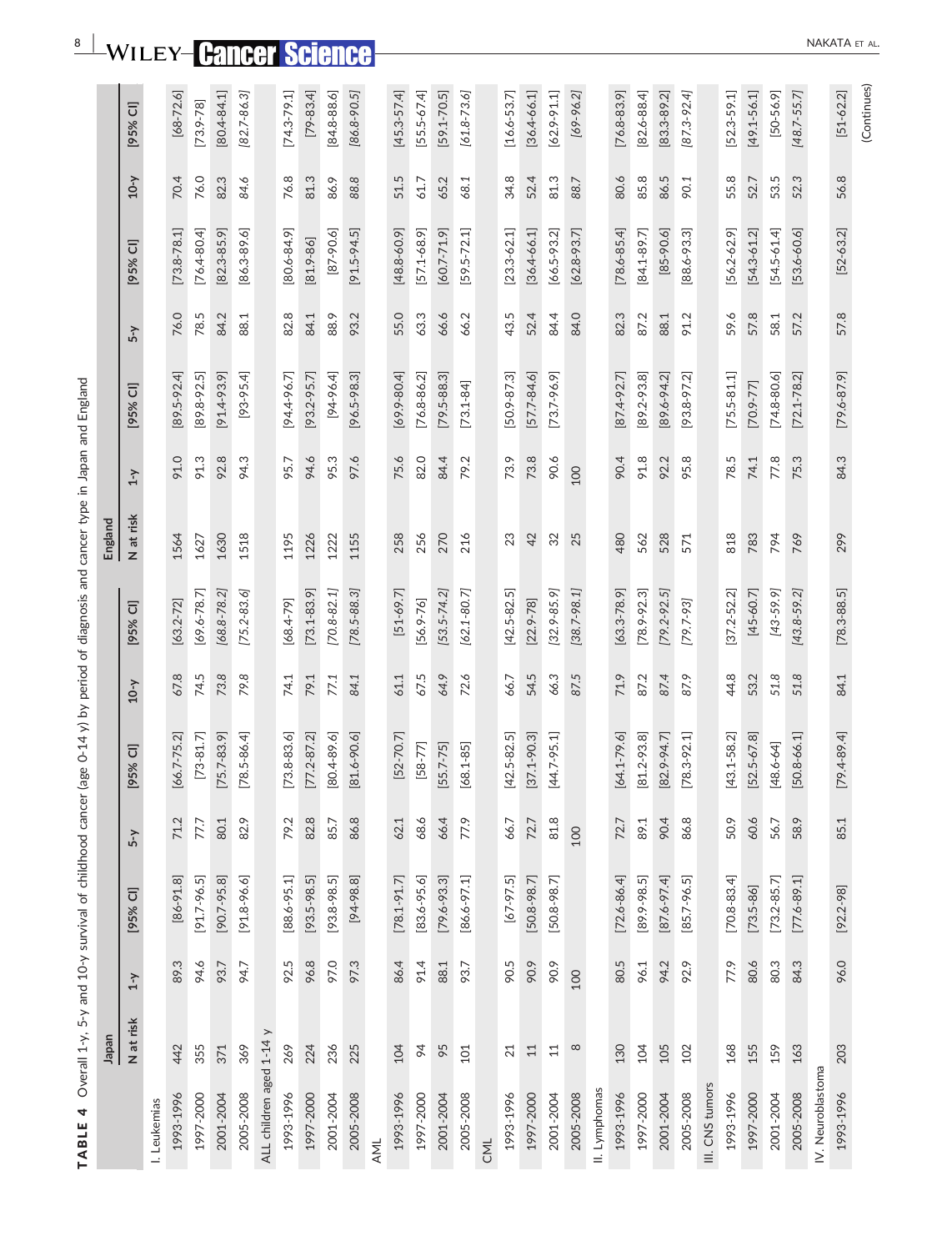|                             | <b>neder</b>    |         |                 |       |                 |        |                 | England       |       |                 |       |                 |        |                 |
|-----------------------------|-----------------|---------|-----------------|-------|-----------------|--------|-----------------|---------------|-------|-----------------|-------|-----------------|--------|-----------------|
|                             | N at risk       | $1 - y$ | [95% CI]        | $5-y$ | [95% CI]        | $10-y$ | [ $95%$ CI]     | N at risk     | $Y-1$ | [95% CI]        | $5-y$ | $[95%$ CI]      | $10-y$ | [95% CI]        |
| 1997-2000                   | 126             | 92.9    | [86.7-96.2]     | 83.3  | $[75.6 - 88.8]$ | 79.1   | $[70.9 - 85.3]$ | 311           | 85.9  | $[81.5 - 89.3]$ | 62.0  | $[56.3 - 67.1]$ | 58.7   | $[53 - 64]$     |
| 2001-2004                   | 147             | 96.6    | $[91.9 - 98.6]$ | 87.6  | $[81 - 92]$     | 84.2   | $[77-89.3]$     | 313           | 87.9  | $[83.7 - 91]$   | 64.9  | $[59.3 - 69.9]$ | 61.7   | $[56 - 66.8]$   |
| 2005-2008                   | 71              | 97.1    | $[88.7 - 99.3]$ | 79.3  | $[67.6 - 87.2]$ | 85.4   | $[77 - 90.8]$   | 278           | 90.3  | [86.2-93.2]     | 65.0  | $[59.1 - 70.3]$ | 63.2   | $[57.4 - 68.4]$ |
| NBL infants (age            | $<1 y$          |         |                 |       |                 |        |                 |               |       |                 |       |                 |        |                 |
| 1993-1996                   | <b>140</b>      | 97.9    | $[93.5 - 99.3]$ | 97.1  | $[92.6 - 98.9]$ | 97.1   | $[92.6 - 98.9]$ | 83            | 92.8  | [84.6-96.7]     | 86.7  | $[77.3 - 92.4]$ | 86.7   | $[77.3 - 92.4]$ |
| 1997-2000                   | 85              | 95.3    | $[87.9 - 98.2]$ | 92.9  | $[85 - 96.8]$   | 91.7   | $[83.3 - 95.9]$ | 84            | 89.3  | $[80.4 - 94.3]$ | 83.3  | $[73.4 - 89.8]$ | 83.3   | $[73.4 - 89.8]$ |
| 2001-2004                   | 75              | 100     |                 | 98.6  | $[90.8 - 99.8]$ | 96.6   | $[89.8 - 98.9]$ | 116           | 94.0  | $[87.8 - 97.1]$ | 90.5  | $[83.5 - 94.6]$ | 90.5   | 83.5-94.6       |
| 2005-2008                   | 14              | 100     |                 | 100   |                 | 98.9   | $[92.5 - 99.8]$ | 88            | 88.6  | $[79.9 - 93.7]$ | 82.9  | $[73.3 - 89.3]$ | 87.4   | $[78.9 - 92.7]$ |
| NBL children aged 1-14 y    |                 |         |                 |       |                 |        |                 |               |       |                 |       |                 |        |                 |
| 1993-1996                   | 63              | 91.9    | $[81.7 - 96.6]$ | 58.1  | $[44.8 - 69.2]$ | 54.8   | $[41.7 - 66.2]$ | 216           | 81.0  | $[75.1 - 85.6]$ | 46.8  | $[40 - 53.2]$   | 45.4   | $[38.6 - 51.9]$ |
| 1997-2000                   | 41              | 87.8    | $[73.2 - 94.7]$ | 63.4  | $[46.8 - 76.1]$ | 53.4   | $[37 - 67.2]$   | 227           | 84.6  | $[79.2 - 88.7]$ | 54.2  | $[47.5 - 60.4]$ | 49.7   | $[43.1 - 56]$   |
| 2001-2004                   | 72              | 93.0    | $[83.9 - 97]$   | 76.1  | $[64.3 - 84.4]$ | 62.1   | $[46.7 - 74.3]$ | 197           | 84.3  | $[78.4 - 88.7]$ | 49.7  | $[42.6 - 56.5]$ | 44.7   | $[37.6 - 51.5]$ |
| 2005-2008                   | 57              | 96.4    | $[86.2 - 99.1]$ | 74.5  | $[60.8 - 84.1]$ | 73.4   | $[57.9 - 84]$   | 190           | 91.1  | $[86 - 94.3]$   | 56.7  | $[49.3 - 63.4]$ | 50.3   | $[43.1 - 57.1]$ |
| V. Retinoblastoma           |                 |         |                 |       |                 |        |                 |               |       |                 |       |                 |        |                 |
| 1993-1996                   | 38              | 100     |                 | 89.5  | 74.3-95.9]      | 89.5   | $[74.3 - 95.9]$ | 149           | 99.3  | $[95.3 - 99.9]$ | 96.6  | $[92.1 - 98.6]$ | 96.6   | $[92.1 - 98.6]$ |
| 1997-2000                   | $\overline{31}$ | 96.8    | $[79.2 - 99.5]$ | 96.8  | $[79.2 - 99.5]$ | 93.5   | $[76.6 - 98.3]$ | 129           | 96.9  | $[91.9 - 98.8]$ | 94.5  | $[88.9 - 97.4]$ | 94.5   | $[88.9 - 97.4]$ |
| 2001-2004                   | $\frac{4}{1}$   | 100     |                 | 95.1  | $[81.9 - 98.8]$ | 91.6   | $[76.1 - 97.2]$ | 133           | 99.2  | $[94.8 - 99.9]$ | 98.5  | $[94.1 - 99.6]$ | 98.5   | $[94.1 - 99.6]$ |
| 2005-2008                   | 57              | 100     |                 | 100   |                 | 100    |                 | 137           | 100   |                 | 100   |                 | 99.2   | $[94.7 - 99.9]$ |
| VI. Renal tumors            |                 |         |                 |       |                 |        |                 |               |       |                 |       |                 |        |                 |
| 1993-1996                   | 33              | 93.9    | $[77.9 - 98.4]$ | 84.7  | $[67.1 - 93.4]$ | 81.6   | $[63.5 - 91.3]$ | 282           | 90.4  | $[86.3 - 93.3]$ | 81.2  | $[76.1 - 85.3]$ | 80.5   | $[75.4 - 84.7]$ |
| 1997-2000                   | 29              | 93.1    | $[75.1 - 98.2]$ | 86.2  | $[67.3 - 94.6]$ | 86.2   | $[67.3 - 94.6]$ | 274           | 94.9  | $[91.5 - 96.9]$ | 89.8  | $[85.5 - 92.8]$ | 88.3   | $[83.9 - 91.6]$ |
| 2001-2004                   | 32              | 100     |                 | 87.0  | [68.9-94.9]     | 86.3   | $[67.4 - 94.6]$ | 307           | 93.1  | $[89.7 - 95.5]$ | 85.6  | $[81.2 - 89.1]$ | 85.6   | $[81.2 - 89.1]$ |
| 2005-2008                   | 24              | 100     |                 | 82.6  | $[60.1 - 93.1]$ | 86.5   | $[68 - 94.7]$   | 299           | 92.6  | $[89 - 95.1]$   | 85.2  | $[80.6 - 88.8]$ | 84.1   | $[79.5 - 87.7]$ |
| VII. Hepatic tumors         |                 |         |                 |       |                 |        |                 |               |       |                 |       |                 |        |                 |
| 1993-1996                   | 15              | 80.0    | $[50 - 93.1]$   | 73.3  | $[43.6 - 89.1]$ | 58.3   | $[29.3 - 78.9]$ | 50            | 82.0  | [68.3-90.2]     | 70.0  | $[55.3 - 80.7]$ | 70.0   | $[55.3 - 80.7]$ |
| 1997-2000                   | 28              | 73.8    | $[52.6 - 86.6]$ | 58.2  | $[37.3 - 74.3]$ | 58.2   | $[37.3 - 74.3]$ | $\frac{8}{3}$ | 79.2  | [64.7-88.2]     | 64.6  | $[49.4 - 76.3]$ | 60.4   | $[45.2 - 72.6]$ |
| 2001-2004                   | 25              | 96.0    | $[74.8 - 99.4]$ | 92.0  | $[71.6 - 97.9]$ | 73.8   | $[44.8 - 89.1]$ | 65            | 83.1  | $[71.5 - 90.2]$ | 69.2  | $[56.5 - 78.9]$ | 64.6   | $[51.7 - 74.9]$ |
| 2005-2008                   | 25              | 76.0    | $[54.2 - 88.4]$ | 76.0  | $[54.2 - 88.4]$ | 75.9   | $[54 - 88.4]$   | 55            | 87.3  | $[75.1 - 93.7]$ | 81.8  | [68.8-89.8]     | 75.3   | $[61.3 - 84.9]$ |
| VIII. Malignant bone tumors |                 |         |                 |       |                 |        |                 |               |       |                 |       |                 |        |                 |
| 1993-1996                   | 47              | 87.2    | $[73.8 - 94.1]$ | 61.7  | $[46.3 - 73.9]$ | 57.0   | $[41.5 - 69.7]$ | 212           | 92.5  | $[88 - 95.3]$   | 61.8  | $[54.9 - 68]$   | 55.7   | $[48.7 - 62]$   |
| 1997-2000                   | 58              | 94.6    | $[84.3 - 98.2]$ | 67.9  | 53.9-78.4]      | 62.1   | $[48 - 73.5]$   | 206           | 88.3  | $[83.1 - 92]$   | 66.0  | $[59.1 - 72]$   | 59.2   | $[52.2 - 65.6]$ |
| 2001-2004                   | 51              | 94.0    | $[82.5 - 98]$   | 72.0  | $[57.4 - 82.4]$ | 65.0   | $[50.1 - 76.4]$ | 231           | 93.9  | $[90-96.4]$     | 58.9  | $[52.2 - 64.9]$ | 55.0   | $[48.3 - 61.1]$ |
|                             |                 |         |                 |       |                 |        |                 |               |       |                 |       |                 |        | (Continues)     |

TABLE 4 (Continued)

TABLE 4 (Continued)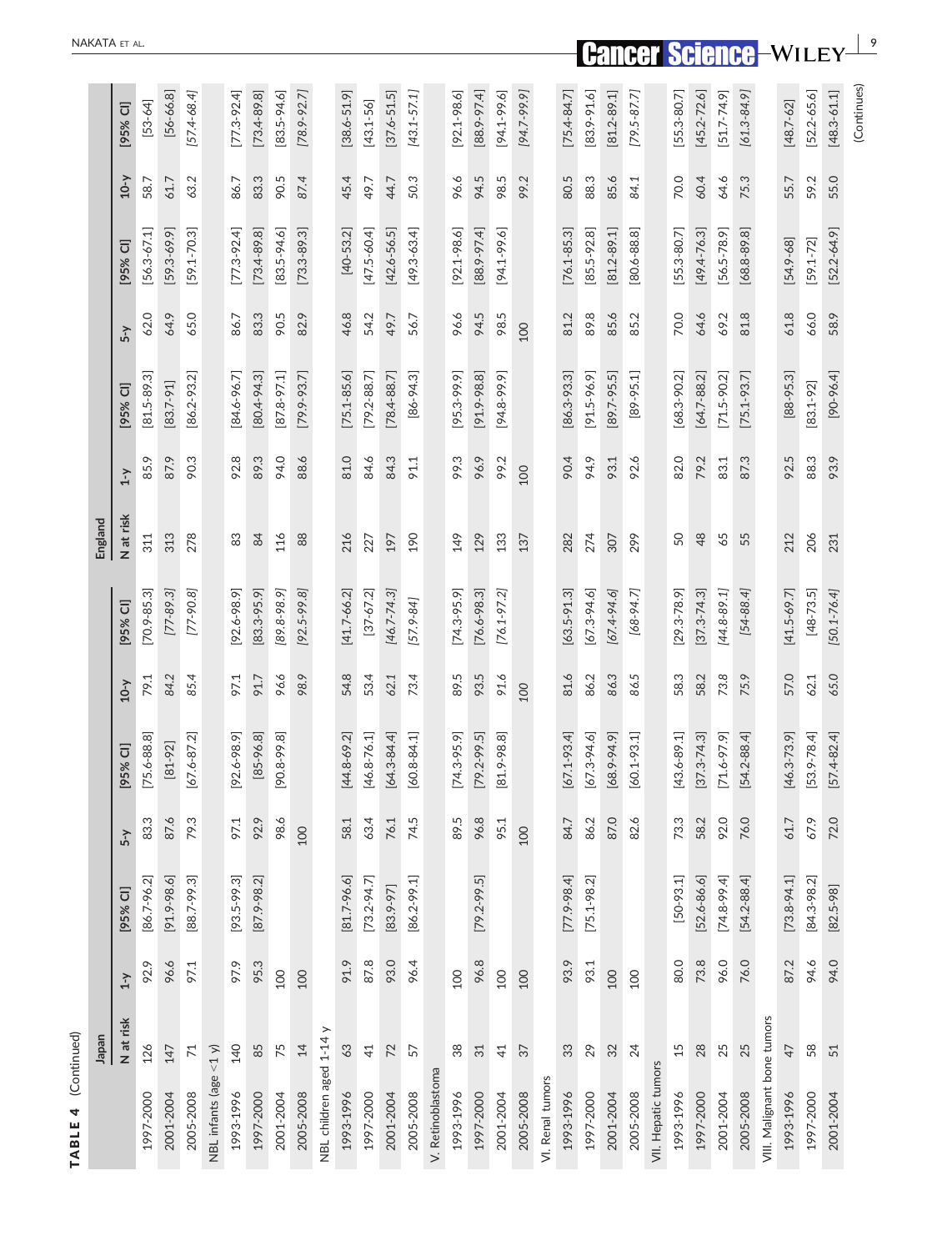| TABLE 4                  | (Continued)              |         |                       |         |                 |        |                 |           |            |                 |       |                 |           |                 |
|--------------------------|--------------------------|---------|-----------------------|---------|-----------------|--------|-----------------|-----------|------------|-----------------|-------|-----------------|-----------|-----------------|
|                          | <b>napan</b>             |         |                       |         |                 |        |                 | England   |            |                 |       |                 |           |                 |
|                          | N at risk                | $1 - y$ | [95% CI]              | $5 - y$ | [95% CI]        | $10-y$ | [95% CI]        | N at risk | $1 - y$    | $[95%$ CI]      | $5-y$ | [95% CI]        | $10-y$    | [95% $Cl$ ]     |
| 2005-2008                | 43                       | 93.0    | $[79.9 - 97.7]$       | 67.4    | $[51.3 - 79.3]$ | 63.3   | $[47.9 - 75.3]$ | 225       | 92.4       | $[88.1 - 95.2]$ | 64.9  | [58.3-70.7]     | 58.2      | $[51.2 - 64.6]$ |
| IX. Soft tissue sarcomas |                          |         |                       |         |                 |        |                 |           |            |                 |       |                 |           |                 |
| 1993-1996                | $\mathcal{A}$            | 89.1    | $[78.4 - 94.6]$       | 57.8    | $[44.8 - 68.8]$ | 53.0   | 40.1-64.4]      | 320       | 90.6       | [86.9-93.3]     | 69.0  | [63.6-73.7]     | 66.4      | $[60.9 - 71.3]$ |
| 1997-2000                | 63                       | 88.7    | $[77.8 - 94.5]$       | 61.3    | $[48 - 72.1]$   | 59.6   | $[46.4 - 70.6]$ | 294       | 87.1       | $[82.7 - 90.4]$ | 66.7  | $[61 - 71.7]$   | 62.9      | $[57.1 - 68.2]$ |
| 2001-2004                | 61                       | 95.0    | $[85.3 - 98.4]$       | 70.0    | $[6.7 - 79.9]$  | 65.6   | $[52.5 - 76]$   | 319       | 85.6       | $[81.2 - 89]$   | 63.1  | $[57.6 - 68.2]$ | 60.6      | $[55 - 65.7]$   |
| 2005-2008                | 58                       | 85.7    | $[73.5 - 92.6]$       | 67.9    | $[53.9 - 78.4]$ | 56.3   | $[43 - 67.7]$   | 297       | 87.2       | $[82.8 - 90.5]$ | 72.9  | $[67.4 - 77.6]$ | 63.2      | $[57.5 - 68.4]$ |
| Rhabdomyosarcoma         |                          |         |                       |         |                 |        |                 |           |            |                 |       |                 |           |                 |
| 1993-1996                | 36                       | 88.9    | $[73.1 - 95.7]$       | 41.7    | $[25.6 - 57]$   | 38.7   | $[23.1 - 54.1]$ | 199       | 91.5       | $[86.6 - 94.6]$ | 67.6  | $[60.6 - 73.7]$ | 67.1      | [60.1-73.2]     |
| 1997-2000                | 36                       | 86.1    | [69.8-94]             | 47.2    | $[30.5 - 62.3]$ | 44.4   | $[28 - 59.6]$   | 164       | 86.6       | $[80.3 - 91]$   | 65.9  | $[58.1 - 72.6]$ | 62.8      | $[54.9 - 69.7]$ |
| 2001-2004                | 35                       | 94.1    | $[78.5 - 98.5]$       | 64.7    | $[46.3 - 78.2]$ | 57.2   | $[37.8 - 72.5]$ | 164       | 86.6       | $[80.3 - 91]$   | 56.5  | $[48.6 - 63.7]$ | 54.7      | $[46.7 - 61.9]$ |
| 2005-2008                | 22                       | 86.4    | $[63.4 - 95.4]$       | 59.1    | $[36.1 - 76.2]$ | 48.5   | $[29.9 - 64.8]$ | 157       | 88.5       | $[82.3 - 92.6]$ | 70.3  | [62.4-76.8]     | 56.8      | $[48.7 - 64]$   |
| X. Germ cell tumors      |                          |         |                       |         |                 |        |                 |           |            |                 |       |                 |           |                 |
| 1993-1996                | 80                       | 92.5    | $[84 - 96.6]$         | 84.9    | $[74.9 - 91.1]$ | 84.9   | $[74.9 - 91.1]$ | 151       | 94.0       | $[88.9 - 96.9]$ | 86.8  | 80.2-91.2       | 85.4      | $[78.7 - 90.2]$ |
| 1997-2000                | 80                       | 95.0    | $[87.1 - 98.1]$       | 91.2    | $[82.3 - 95.7]$ | 89.9   | $[80.8 - 94.8]$ | 142       | 96.5       | $[91.7 - 98.5]$ | 89.4  | $[83 - 93.5]$   | 89.4      | $[83 - 93.5]$   |
| 2001-2004                | 73                       | 98.6    | $[90.2 - 99.8]$       | 95.7    | $[87.1 - 98.6]$ | 95.2   | $[85.7 - 98.4]$ | 151       | 98.0       | $[94-99.4]$     | 93.4  | $[88 - 96.4]$   | 92.7      | $[87.2 - 95.9]$ |
| 2005-2008                | 67                       | 96.9    | [88.1-99.2]           | 95.3    | $[86-98.4]$     | 92.1   | $[82 - 96.7]$   | 173       | 96.0       | $[91.7 - 98.1]$ | 93.6  | $[88.8 - 96.4]$ | 93.8      | $[88.8 - 96.6]$ |
| XI. Other carcinomas     |                          |         |                       |         |                 |        |                 |           |            |                 |       |                 |           |                 |
| 1993-1996                | 29                       | 93.1    | $[75.1 - 98.2]$       | 89.7    | $[71.3 - 96.5]$ | 86.1   | $[67 - 94.5]$   | 127       | 94.5       | $[88.8 - 97.3]$ | 85.8  | $[78.5 - 90.8]$ | 83.5      | $[75.8 - 88.9]$ |
| 1997-2000                | 27                       | 96.3    | $[76.5 - 99.5]$       | 92.6    | $[73.5 - 98.1]$ | 84.8   | $[64.5 - 94]$   | 126       | 92.9       | [86.7-96.2]     | 83.3  | $[75.6 - 88.8]$ | 81.7      | $[73.8 - 87.5]$ |
| 2001-2004                | 31                       | 96.6    | $[77.9 - 99.5]$       | 86.2    | $[67.3 - 94.6]$ | 82.8   | $[63.4 - 92.5]$ | 147       | 94.5       | $[89.4 - 97.2]$ | 87.7  | $[81.2 - 92.1]$ | 87.0      | $[80.4 - 91.5]$ |
| 2005-2008                | 23                       | 85.0    | [60.4-94.9]           | 80.0    | $[55.1 - 92]$   | 75.6   | $[53.5 - 88.2]$ | 151       | 92.7       | $[87.2 - 95.9]$ | 89.4  | $[83.2 - 93.3]$ | 88.0      | $[81.7 - 92.3]$ |
| XII. Unspecified cancers |                          |         |                       |         |                 |        |                 |           |            |                 |       |                 |           |                 |
| 1993-1996                | $\overline{\phantom{0}}$ | 100     |                       | 83.3    | $[27.3 - 97.5]$ | 83.3   | $[27.3 - 97.5]$ | 50        | 90.0       | $[77.6 - 95.7]$ | 85.9  | $[72.7 - 93]$   | 85.9      | $[72.7 - 93]$   |
| 1997-2000                | 13                       | 92.3    | $[56.6 - 98.9]$       | 76.9    | $[44.2 - 91.9]$ | 69.2   | $[37.3 - 87.2]$ | 33        | 87.9       | $[70.9 - 95.3]$ | 78.8  | [60.6-89.3]     | 75.8      | $[57.3 - 87.1]$ |
| 2001-2004                | 12                       | 91.7    | $[53.9 - 98.8]$       | 83.3    | $[48.2 - 95.6]$ | 79.3   | $[48.5 - 92.9]$ | 25        | 84.0       | $[62.8 - 93.7]$ | 72.0  | $[50.1 - 85.5]$ | 72.0      | $[50.1 - 85.5]$ |
| 2005-2008                | 5                        | 80.0    | $[20.4 - 96.9]$       | 60.0    | $[12.6 - 88.2]$ | 66.3   | $[26.6 - 88]$   | 50        | 100        |                 | 89.8  | $[77.2 - 95.6]$ | 89.2      | $[69.4 - 96.5]$ |
|                          |                          |         | : 1000 ממת 1001 ו- 1. |         |                 | č<br>ć | non non         |           | Anno non A | ا است.          |       | č<br>1.740      | anne ture |                 |

TABLE 4 (Continued) ÷ Š  $\overline{\phantom{a}}$ TABLE

Cohort approach (1-y and 5-y overall survival [OS] in 1993-2008 in both countries, 10-y OS in 1993-2000 in Japan and in 1993-2004 in England) and period approach (10-y OS in 2001-2008 in Japan and<br>in 2005-2008 in England). Cohort approach (1-y and 5-y overall survival [OS] in 1993-2008 in both countries, 10-y OS in 1993-2000 in Japan and in 1993-2004 in England) and period approach (10-y OS in 2001-2008 in Japan and in 2005-2008 in England). ALL, acute lymphoblastic leukemias; AML, acute myeloid leukemias; CML, chronic myeloid leukemia; CNS, central nervous system; NBL, neuroblastoma.

## 10 | MALLEY **CARAAL CALABAA**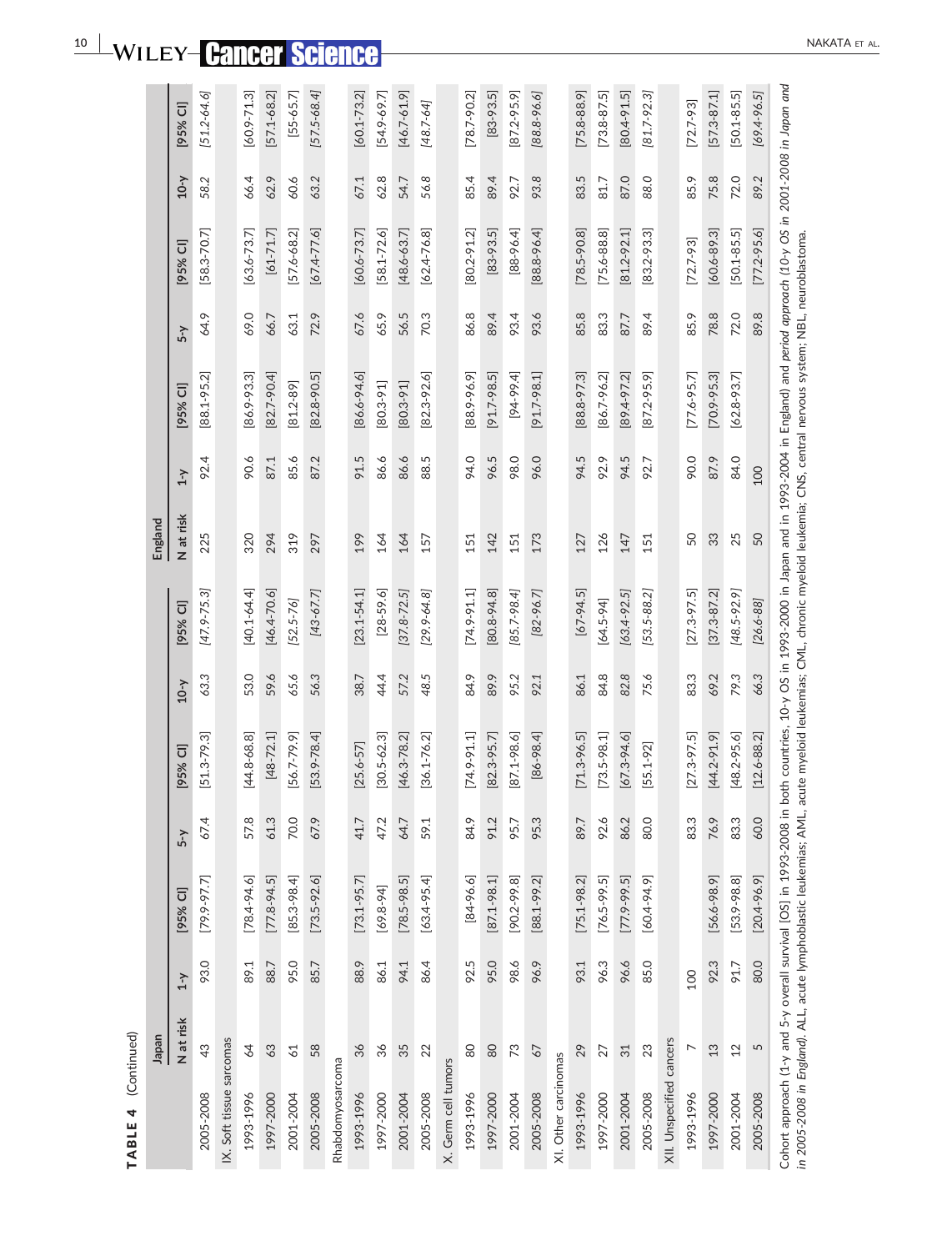





FIGURE 3 Change in 5-y survival for each cancer type from 1993-1996 to 2005-2008, in Japan and England. ALL, acute lymphoblastic leukemias; AML, acute myeloid leukemias; CML, chronic myeloid leukemia; CNS, central nervous system GCTs, germ cell tumors; NBL, neuroblastoma; RMS, rhabdomyosarcoma

In this study, we looked at the trends in cancer incidence and survival in children over a 15-year period for Japan and England, by using population-based cancer registry data and compared them during the same periods for each cancer type. One limitation of our study is the small number of records available in the Japanese dataset. Prefectural cancer registry data were only available for 6 prefectures, representing  $14\%$  of the total population,<sup>10</sup> because other registries did not have such long-term data with patients' vital status information. In 2013, a law for cancer registration was established in Japan and a nationwide cancer registration system started in 2016. Another limitation was the divergence between 5-year survival and 10-year survival (higher survival in 10-year survival than 5-year survival) in several cancers because we used the period approach to predict 10-year survival in recent periods. To improve surveillance and comparability, we need to keep collecting data widely and precisely, and follow up patients' vital status in the long term.

In conclusion, the incidence rates of the majority of childhood cancers differed significantly between Japan and England. Some of these differences are explained by differences in national screening practices (infant neuroblastoma) and known differences in the genetics of Wilms tumor. Further research is needed to explore how much these variations in incidence are due to genetic susceptibility and/or environmental etiological factors. Regarding survival, an improvement was observed for most cancer types during the period 1993-2008 in both countries. The increase was particularly notable for CML, following the introduction of effective, targeted treatment. Variations in survival may be due to differences in the tumor biology or in the treatment or in the health-care service quality. The role for these factors will be further investigated through planned collaborative clinical and translational research between the 2 countries. Survival remained poor for 5 main cancer types, even in recent periods. This emphasizes the continuing need for new drug development while other opportunities for survival improvement should not be ignored, such as a better understanding of the potential impact of health-care service organization and quality on survival, or through clinical studies to optimize the use of current treatments.

#### ACKNOWLEDGMENTS

We would like to thank the cancer registries in Japan (Miyagi, Yamagata, Niigata, Fukui, Osaka and Nagasaki) and in England for providing data. We would like to thank Dr Julia Mortimer for helping us with the English language.

#### CONFLICT OF INTEREST

The authors have no conflicts of interest to declare.

#### **ORCID**

Kayo Nakata D http://orcid.org/0000-0001-9782-8637 Yuri Ito http://orcid.org/0000-0002-1407-2393 Kota Katanoda D http://orcid.org/0000-0001-8687-1269 Kathy Pritchard-Jones **D** https://orcid.org/0000-0002-2384-9475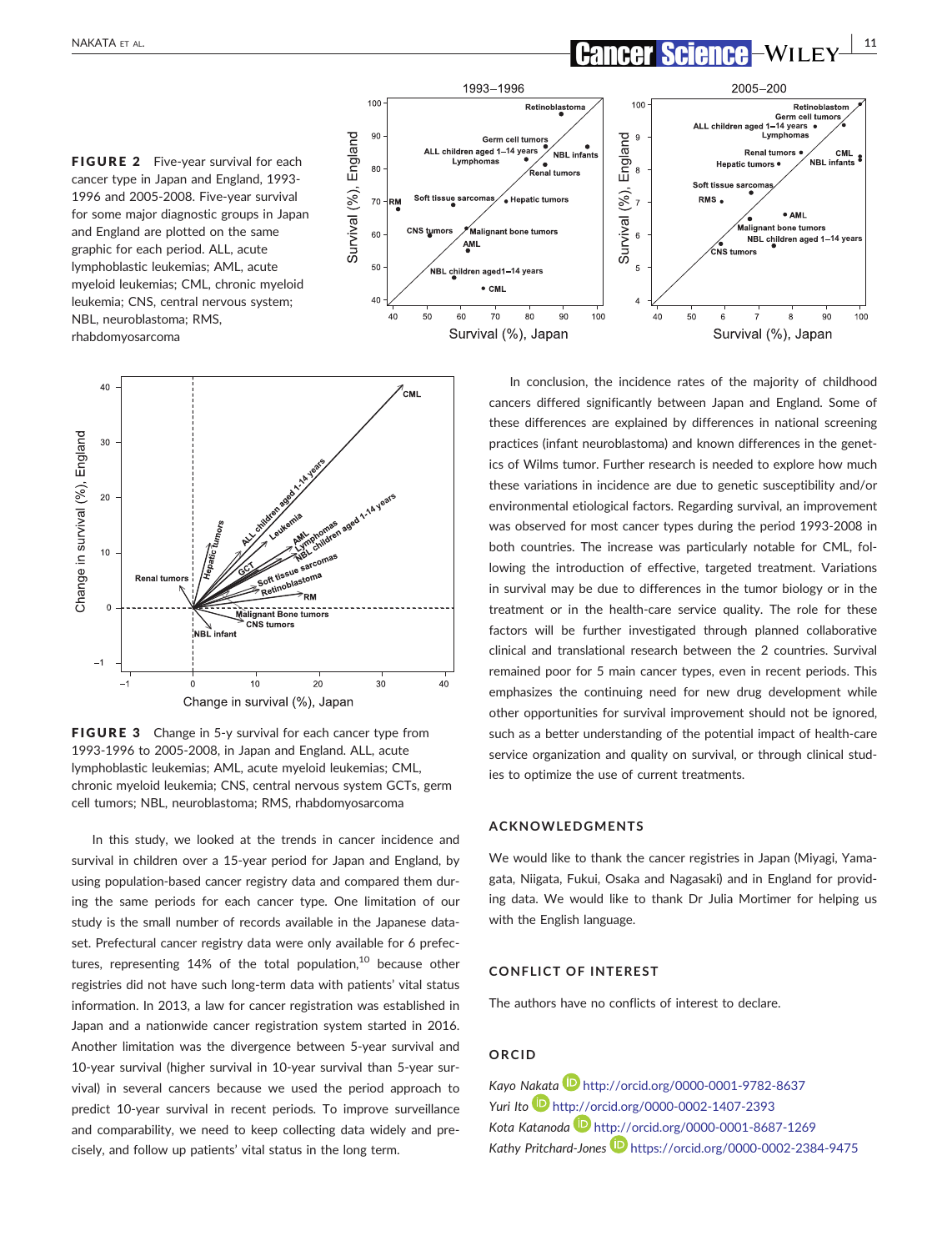# 12 WILEY-CANCEY SCIENCE **CONSTRUCT SCIENCE**

#### **REFERENCES**

- 1. Gaudin N. International Childhood Cancer Day: much remains to be Done to Fight Childhood Cancer. Lyon, France: International Agency for Research on Cancer; 2016. [https://www.iarc.fr/en/media-centre/](https://www.iarc.fr/en/media-centre/pr/2016/pdfs/pr241_E.pdf) [pr/2016/pdfs/pr241\\_E.pdf.](https://www.iarc.fr/en/media-centre/pr/2016/pdfs/pr241_E.pdf) Accessed 30 September, 2017.
- 2. Steliarova-Foucher E, Colombet M, Ries LAG, et al. International incidence of childhood cancer, 2001-10: a population-based registry study. Lancet Oncol. 2017;18:719-731.
- 3. Parkin DM, Stiller CA, Draper GJ, et al. International Incidence of Childhood Cancer. Lyon: International Agency for Research on Cancer, 1988.
- 4. Steliarova-Foucher E, Stiller C, Kaatsch P, et al. Geographical patterns and time trends of cancer incidence and survival among children and adolescents in Europe since the 1970s (the ACCIS project): an epidemiological study. Lancet. 2004;364:2097-2105.
- 5. Gatta G, Botta L, Rossi S, et al. Childhood cancer survival in Europe 1999–2007: results of EUROCARE-5—a population-based study. Lancet Oncol. 2014;15:35-47.
- 6. Allemani C, Weir HK, Carreira H, et al. Global surveillance of cancer survival 1995-2009: analysis of individual data for 25, 676, 887 patients from 279 population-based registries in 67 countries (CON-CORD-2). Lancet. 2015;385:977-1010.
- 7. Bonaventure A, Harewood R, Stiller CA, et al. Worldwide comparison of survival from childhood leukaemia for 1995–2009, by subtype, age, and sex (CONCORD-2): a population-based study of individual data for 89828 children from 198 registries in 53 countries. Lancet Haematol. 2017;4:e202-e217.
- 8. Ishihara H, Ohno Y, Fujii M, Hara J, Soda M. Epidemiological analysis of childhood cancer in Japan based on population-based cancer registries, 1993–2009. Jpn J Clin Oncol. 2017;47:660-663.
- 9. Katanoda K, Shibata A, Matsuda T, et al. Childhood, adolescent and young adult cancer incidence in Japan in 2009-2011. Jpn J Clin Oncol. 2017;47:762-771.
- 10. Ito Y, Miyashiro I, Ito H, et al. Long-term survival and conditional survival of cancer patients in Japan using population-based cancer registry data. Cancer Sci. 2014;105:1480-1486.
- 11. Stiller C, Bunch K. Trends in survival for childhood cancer in Britain diagnosed 1971–85. Br J Cancer. 1990;62:806-815.
- 12. Stiller CA, Kroll ME, Pritchard-Jones K. Population survival from childhood cancer in Britain during 1978–2005 by eras of entry to clinical trials. Ann Oncol. 2012;23:2464-2469.
- 13. Kroll ME, Carpenter LM, Murphy MF, Stiller CA. Effects of changes in diagnosis and registration on time trends in recorded childhood cancer incidence in Great Britain. Br J Cancer. 2012;107:1159-1162.
- 14. Burgun A, Bodenreider O. Issues in integrating epidemiology and research information in oncology:experience with ICD-O3 and the NCI Thesaurus. AMIA Annual Symposium proceedings AMIA Symposium. 2007; 85-89.
- 15. Steliarova-Foucher E, Stiller C, Lacour B, Kaatsch P. International classification of childhood cancer. Third edition. Cancer. 2005;103:1457- 1467.
- 16. Doll R, Payne P, Waterhouse JAH. Cancer Incidence in Five Continents, vol. I. Geneva, Switzerland: Union Internationale Contre le Cancer, Springer; 1966.
- 17. Segi M. Cancer Mortality for Selected Sites in 24 Countries (1950-57). Sendai, Japan: Department of Public Health, Tohoku University School of Medicine; 1960.
- 18. Steliarova-Foucher E, Arndt V, Parkin DM, Berrino F, Brenner H. Timely disclosure of progress in childhood cancer survival by "period" analysis in the Automated Childhood Cancer Information System. Ann Oncol. 2007;18:1554-1560.
- 19. Karim-Kos HE, Hackl M, Mann G, et al. Trends in incidence, survival and mortality of childhood and adolescent cancer in Austria, 1994– 2011. Cancer Epidemiol. 2016;42:72-81.
- 20. Honjo S, Doran HE, Stiller CA, et al. Neuroblastoma trends in Osaka, Japan, and Great Britain 1970–1994, in relation to screening. Int J Cancer. 2003;103:538-543.
- 21. Hiyama E, Iehara T, Sugimoto T, et al. Effectiveness of screening for neuroblastoma at 6 months of age: a retrospective population-based cohort study. Lancet. 2008;371:1173-1180.
- 22. Ioka A, Inoue M, Yoneda A, et al. Effects of the cessation of mass screening for neuroblastoma at 6 months of age: a population-based study in Osaka. Japan. J Epidemiol. 2016;26:179- 184.
- 23. Landgren O, Caporaso NE. New aspects in descriptive, etiologic, and molecular epidemiology of Hodgkin's lymphoma. Hematol Oncol Clin North Am. 2007;21:825-840.
- 24. Stiller CA, Parkin DM. International variations in the incidence of childhood renal tumours. Br J Cancer. 1990;62:1026-1030.
- 25. Breslow N, Beckwith J, Ciol M, Sharples K. Age distribution of Wilms' tumor: report from the National Wilms' Tumor Study. Cancer Res. 1988;48:1653-1657.
- 26. Fukuzawa R, Breslow NE, Morison IM, et al. Epigenetic differences between Wilms' tumours in white and east-Asian children. Lancet. 2004;363:446-451.
- 27. Haruta M, Arai Y, Watanabe N, et al. Different incidences of epigenetic but not genetic abnormalities between Wilms tumors in Japanese and Caucasian children. Cancer Sci. 2012;103:1129- 1135.
- 28. Ozaki T, Schaefer K, Wai D, et al. Population-based genetic alterations in Ewing's tumors fromJapanese and European Caucasian patients. Ann Oncol. 2002;13:1656-1664.
- 29. Stiller C, Parkin D. Geographic and ethnic variations in the incidence of childhood cancer. Br Med Bull. 1996;52:682-703.
- 30. Bessho F. Acute non-lymphocytic leukemia is not a major type of childhood leukemia in Japan. Eur J Cancer Clin Oncol. 1989;25:729- 732.
- 31. Horibe K, Yumura-Yagi K, Kudoh T, et al. Long-term results of the risk-adapted treatment for childhood B-cell acute lymphoblastic leukemia: report from the Japan Association of Childhood Leukemia Study All-97 trial. J Pediatr Hematol Oncol. 2017;39:81- 89.
- 32. Steliarova-Foucher ECM, Ries LAG, Hesseling P, Moreno F, Shin HY, Stiller CA, eds. International Incidence of Childhood Cancer, Volume III (electronic version). Lyon, France: International Agency for Research on Cancer; 2017. [http://iicc.iarc.fr/results/registries.php.](http://iicc.iarc.fr/results/registries.php) Accessed November 10, 2017.
- 33. Ward E, DeSantis C, Robbins A, Kohler B, Jemal A. Childhood and adolescent cancer statistics, 2014. CA Cancer J Clin. 2014;64:83- 103.
- 34. Imamura T, Iwamoto S, Kanai R, et al. Outcome in 146 patients with paediatric acute myeloid leukaemia treated according to the AML99 protocol in the period 2003–06 from the Japan Association of Childhood Leukaemia Study. Br J Haematol. 2012;159:204-210.
- 35. Bartram J, Wade R, Vora A, et al. Excellent outcome of minimal residual disease-defined low-risk patients is sustained with more than 10 years follow-up: results of UK paediatric acute lymphoblastic leukaemia trials 1997–2003. Arch Dis Child. 2016;101: 449-454.
- 36. Gibson BE, Webb DK, Howman AJ, et al. Results of a randomized trial in children with Acute Myeloid Leukaemia: medical research council AML12 trial. Br J Haematol. 2011;155:366-376.
- 37. Druker BJ, Talpaz M, Resta DJ, et al. Efficacy and safety of a specific inhibitor of the BCR-ABL tyrosine kinase in chronic myeloid leukemia. N Engl J Med. 2001;344:1031-1037.
- 38. Tanizawa A. Optimal management for pediatric chronic myeloid leukemia. Pediatr Int. 2016;58:171-179.